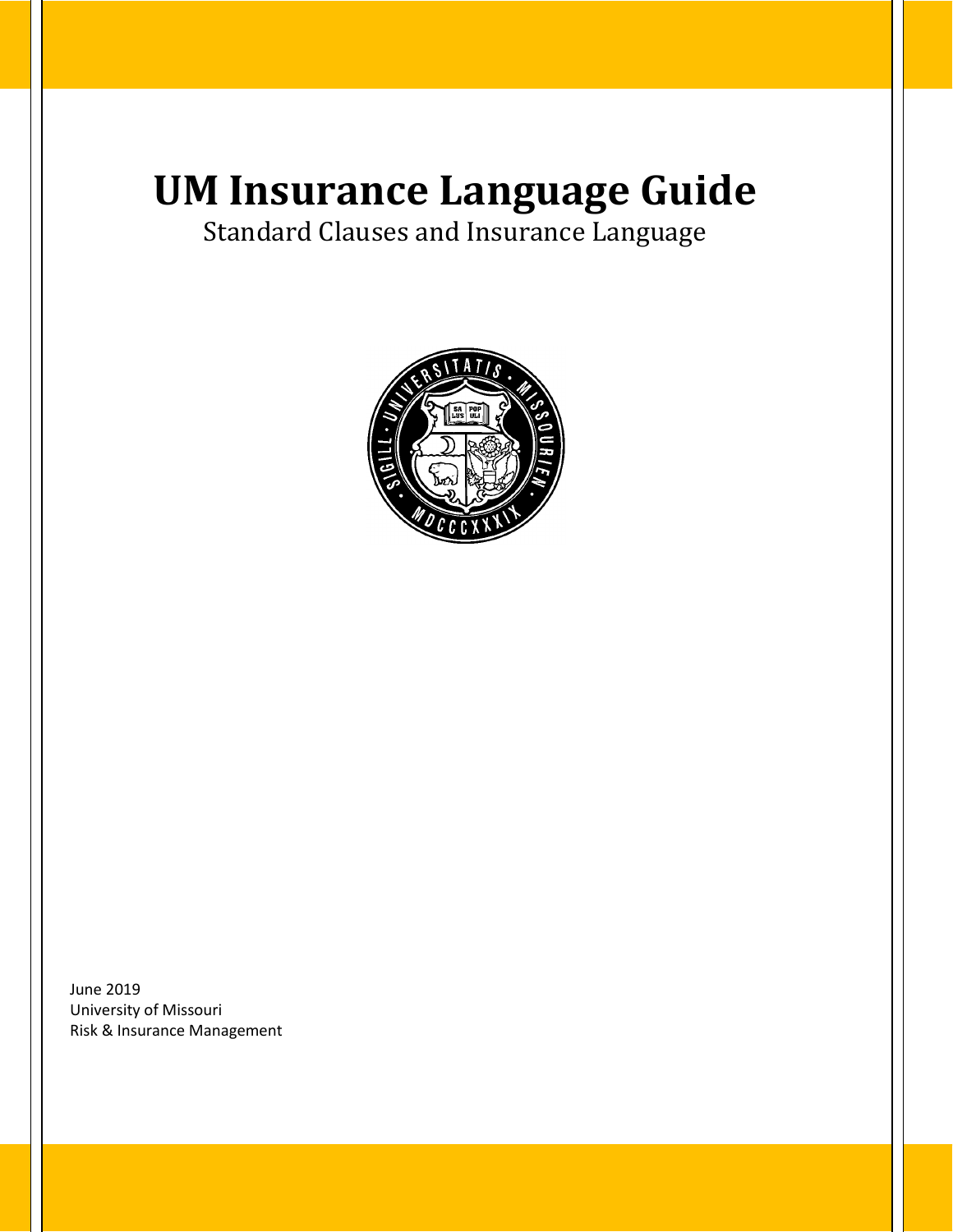## **Table of Contents**

| <b>Eood Trucks</b> |  |
|--------------------|--|
|                    |  |
|                    |  |
|                    |  |
|                    |  |
|                    |  |
|                    |  |
|                    |  |
|                    |  |
|                    |  |
|                    |  |
|                    |  |
|                    |  |
|                    |  |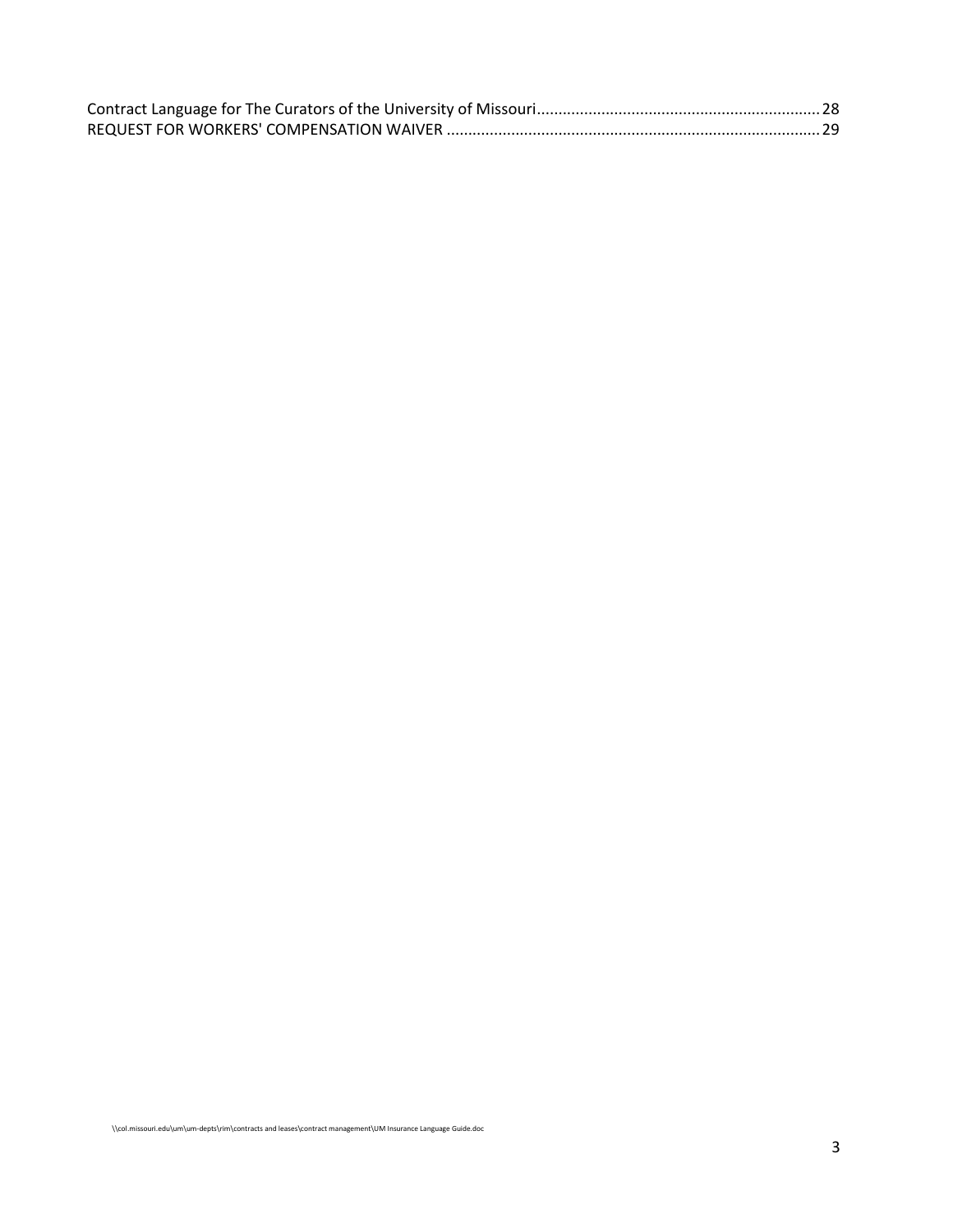# <span id="page-3-0"></span>**Key Components Checklist**

| Standard Low Risk Insurance Requirements (adjust limits and coverages based on risk level) |  |  |
|--------------------------------------------------------------------------------------------|--|--|
|--------------------------------------------------------------------------------------------|--|--|

|                                                                     | <b>Coverage Requested</b>                                                                                                                                                                                                                                        |                                                                                                                                                                                                                                 |       | <b>Coverage Received</b> | Met                 |
|---------------------------------------------------------------------|------------------------------------------------------------------------------------------------------------------------------------------------------------------------------------------------------------------------------------------------------------------|---------------------------------------------------------------------------------------------------------------------------------------------------------------------------------------------------------------------------------|-------|--------------------------|---------------------|
|                                                                     |                                                                                                                                                                                                                                                                  |                                                                                                                                                                                                                                 | Limit | <b>Deductible</b>        | <b>Requirements</b> |
| <b>General Liability</b>                                            | \$1m per<br>occurrence                                                                                                                                                                                                                                           | $$2m$ agg.                                                                                                                                                                                                                      |       |                          |                     |
| Excess GL or<br>Umbrella                                            | Contractor may satisfy the<br>There is no minimum per                                                                                                                                                                                                            | minimum liability limits required<br>for Commercial General Liability<br>or Business Auto Liability under an<br>Umbrella or Excess Liability policy.<br>occurrence limit of liability under<br>the Umbrella or Excess Liability |       |                          |                     |
| <b>Auto Liability</b><br>(If required in<br>service<br>performance) | \$1m per<br>occurrence                                                                                                                                                                                                                                           | Owned, Non-<br>Owned & Hired<br>automobiles                                                                                                                                                                                     |       |                          |                     |
| Workers'<br>Compensation                                            | <b>Statutory &amp; Employers Liability</b><br>with the following limits: \$500,000<br>each accident, disease each<br>employee and disease policy limit.<br>(or provide evidence of<br>monopolistic state coverage)                                               |                                                                                                                                                                                                                                 |       |                          |                     |
| Data Breach and<br>Errors & Omission<br>coverage:                   | Information tech or Intellectual Property Exposure: If the vendor or service is<br>capturing, transmitting or has access to PII, PHI or PCI then add \$1,000,000<br>per occurrence minimum for low risk. Depending on the situation, please<br>discuss with RIM. |                                                                                                                                                                                                                                 |       |                          |                     |
| Additional Insured<br>endorsement                                   | The Curators of the University of Missouri, its officers, employees and agents<br>are to be Additional Insured with respect to the project to which these<br>insurance requirements pertain.                                                                     |                                                                                                                                                                                                                                 |       |                          |                     |
| Cancellation                                                        | Contractor/Party is required to maintain coverages as stated and required to<br>notify the University of a Carrier Change or cancellation within 2 business<br>days. The University reserves the right to request a copy of the policy.                          |                                                                                                                                                                                                                                 |       |                          |                     |
| <b>Carrier Rating</b>                                               | VIII".                                                                                                                                                                                                                                                           | Any carrier providing coverage shall have a minimum "Best" rating of "A-                                                                                                                                                        |       |                          |                     |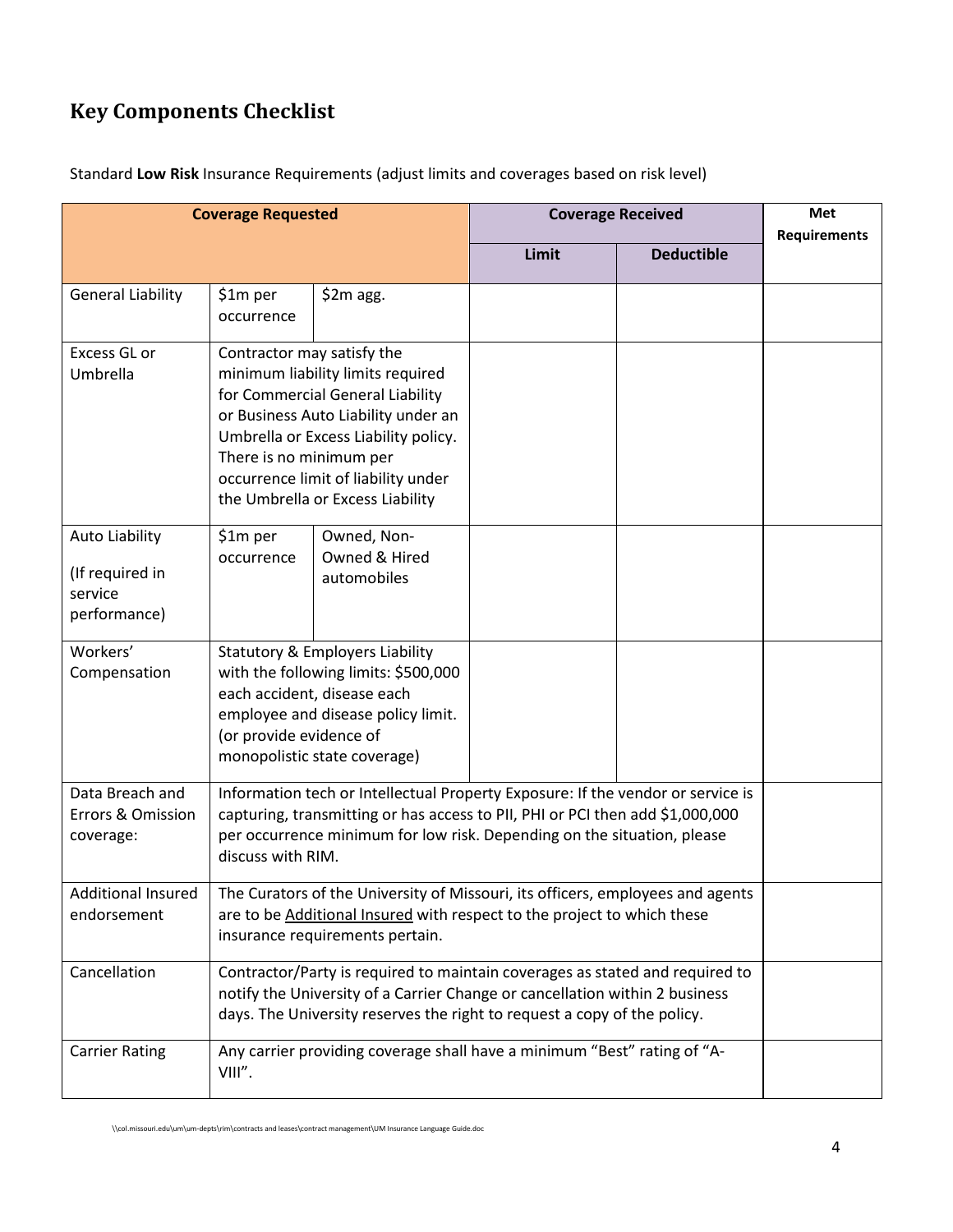#### <span id="page-4-0"></span>**Red Flags for Insurance Language**

- $\triangleright$  "Comprehensive" General Liability (should be "Commercial" General Liability) "Comprehensive" was removed from the standard General Liability policy in 1985.
- $\triangleright$  Notification of "Material Change" or cancellation in our insurance coverage there is no clear standard for this in the insurance industry. If this requirement cannot be eliminated (a "deal-breaker"), contact Risk & Insurance Management.
- Workers' Compensation:
	- o Named Insured and Additional Insured (not permitted due to the lack of employer/employee relationship)
	- o Waiver of Subrogation (not permitted under most state WC laws)
	- $\circ$  Defense Base Act (trigger to contact Risk Management), it's a special type of workers' compensation insurance that is situation specific.
- $\triangleright$  Professional Liability Insurance (the University eliminates/strikes this requirement; individual situations can be evaluated case-by-case and in the context of the work performed and the University's insurance coverage; please consult with RIM).
- $\triangleright$  Insurance Certificates/ Evidence of coverage letters:
	- Issued by the Risk Management office or by our insurance carriers at direction of RIM
	- Any requests for modifications should be referred to the Risk Management office, with a copy of the contract
	- The Insurance Certificate is not a binding insurance policy document it is a "snapshot" of the insurance coverages at the time when the Certificate is issued
- $\triangleright$  Special notes to refuse:
	- o Evidencing or extending insurance coverage on behalf of students
	- $\circ$  Copies of insurance policy documents we will not provide
	- $\circ$  Requirements to notify other parties of insurance issues by Certified Mail refuse
- $\triangleright$  Limitation of Liability Sample of unacceptable clause(s)
	- o The contractor shall not be liable for any loss, damage, claim or expense greater than the value of the contract. Limiting this recovery could adversely impact the University's insurance coverage.
- $\geq$  30 day cancellation:
	- o Carriers will not include this language on certificates or on policies any longer, see revised cancellation clause in terms later in guide.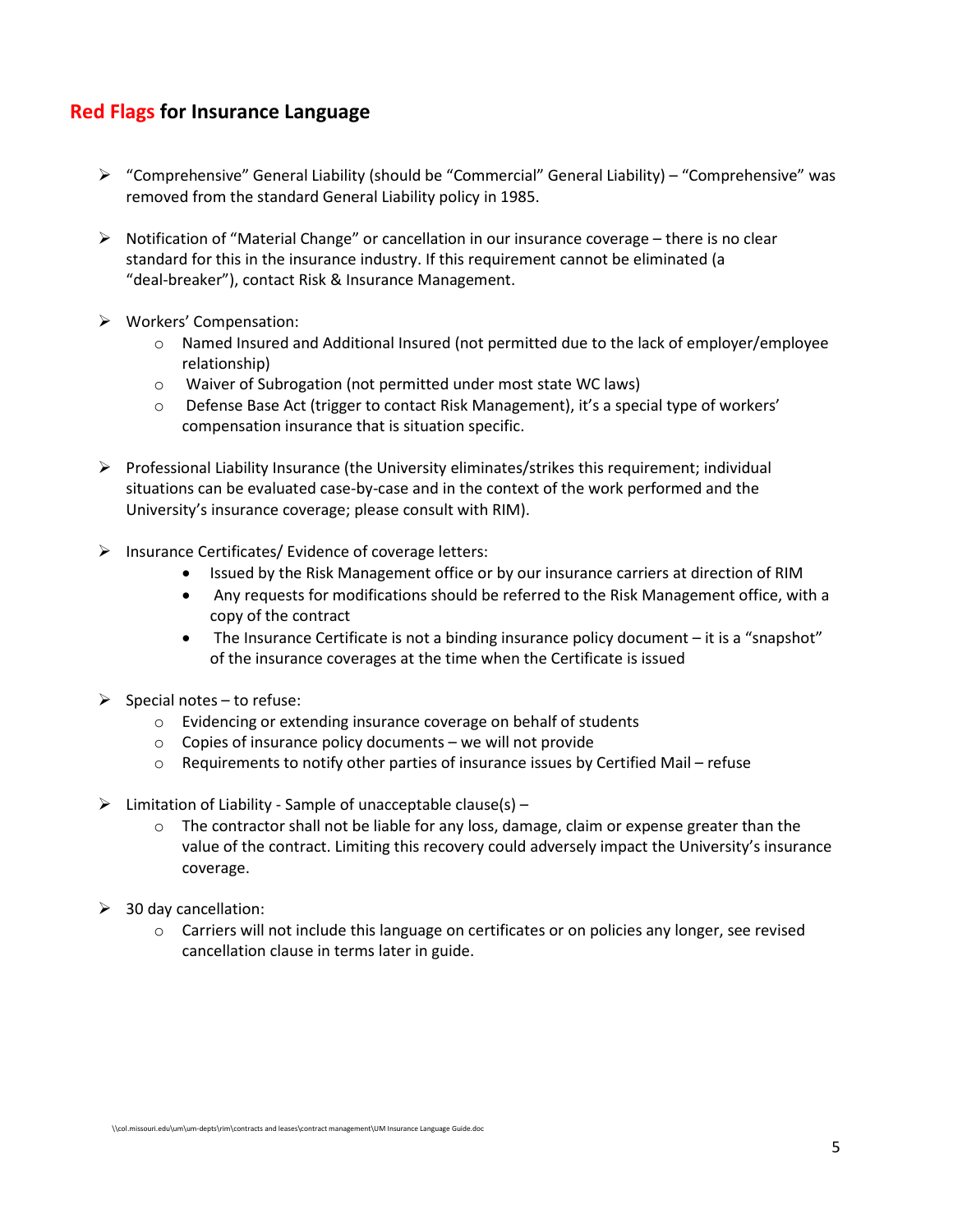#### <span id="page-5-1"></span><span id="page-5-0"></span>**Sample Insurance Certificate**

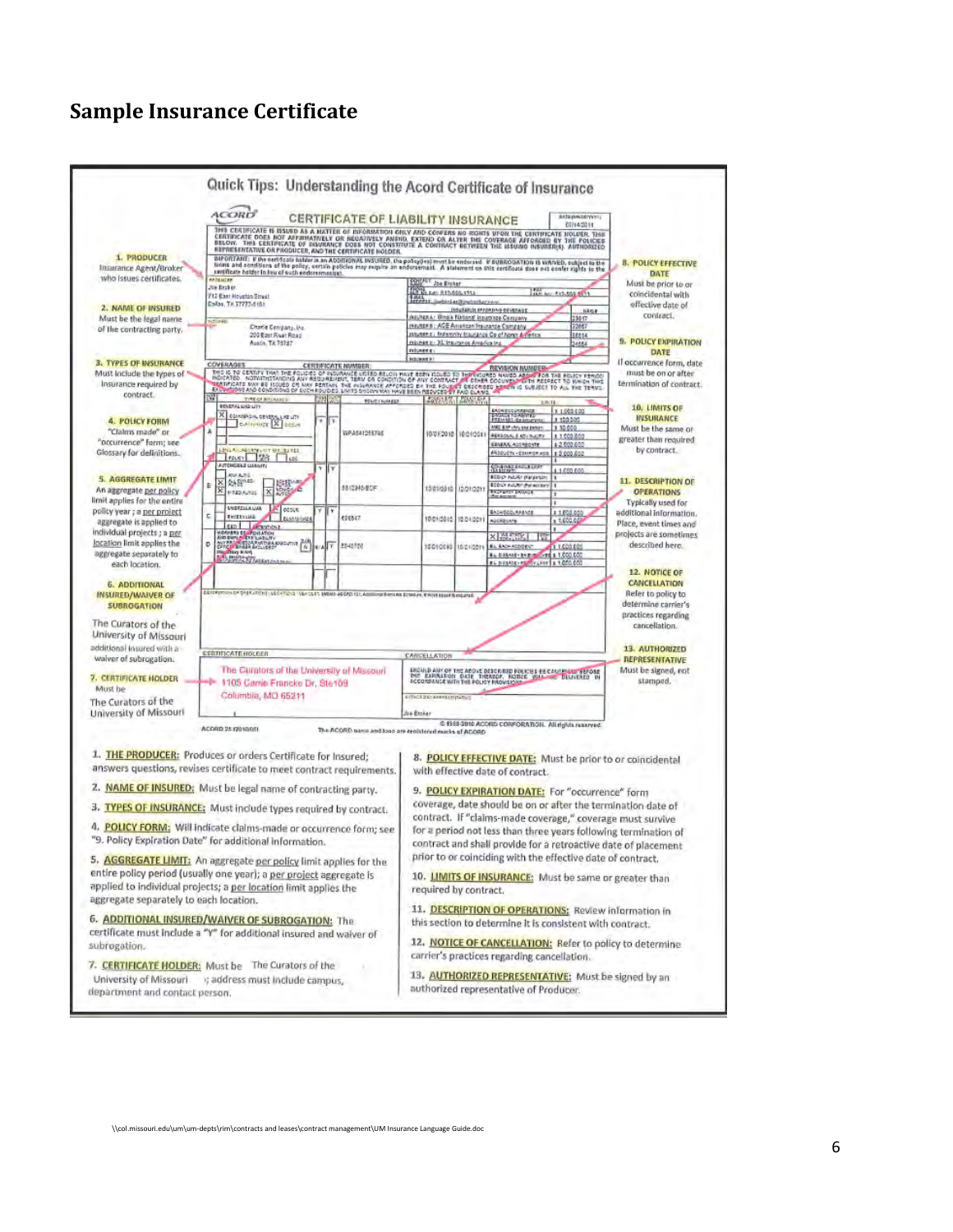## **General Insurance Requirements for All Insurers**

These general requirements should be incorporated into every contract and should not be waived without consulting with Risk & Insurance Management.

The Curators of the University of Missouri require all insurers:

- 1. Licensed or approved to do business within the state of Missouri preferred
- 2. Write required insurance on an "occurrence" basis (professional liability and pollution liability are acceptable written on a "claims-made" basis).
- 3. Name "The Curators of the University of Missouri" and its officers, employees, agents and volunteers as "Additional Insured" on General Liability and other policies as specified by the contract. Please refer to the Contract Language section of this white paper for acceptable wording for this requirement.
- 4. Possess a minimum A. M. Best Insurance Guide rating of A-, VIII. A. M. Best rating is composed of two parts: the letter denoted the company's financial strength level and Roman numeral denoted financial size.
- 5. Provide a completed Certificate of Insurance containing the following information:
	- a. Name and address of agent, phone number, and fax number
	- b. Name of insurance company(ies) and policy number(s)
	- c. Policy period
	- d. Name and address of insured
	- e. Description of coverage(s)
	- f. Policy limits
	- g. Special instructions or terms of coverage i.e. Additional insured
	- h. Signature of the insurer's agent or representative and date
- 6. The University requires that all policies of insurance be on a primary basis, non-contributory with any other insurance coverages and/or self-insurance carried by the University.

## <span id="page-6-0"></span>**Contract Language for Others**

## <span id="page-6-1"></span>**Additional Insured**

The Curators of the University of Missouri, its officers, employees and agents are to be Additional Insured with respect to the project to which these insurance requirements pertain. A certificate of insurance evidencing all coverage required is to be provided at least 10 days prior to the inception date of the contract between the contractor and the University. Contractor/Party is required to maintain coverages as stated and required to notify the University of a Carrier Change or cancellation within 2 business days. The University reserves the right to request a copy of the policy. The University reserves the right to require higher limits on any contract provided notice of such requirement is stated in the request for proposals for such contract.

## <span id="page-6-2"></span>**Certificate(s) of Insurance**

Contractor agrees to provide the University a Certificate(s) of Insurance evidencing that all coverages, limits and endorsements required herein are maintained and in full force and effect. The Certificate Holder address shall read: The Curators of the University of Missouri, (Campus location and address).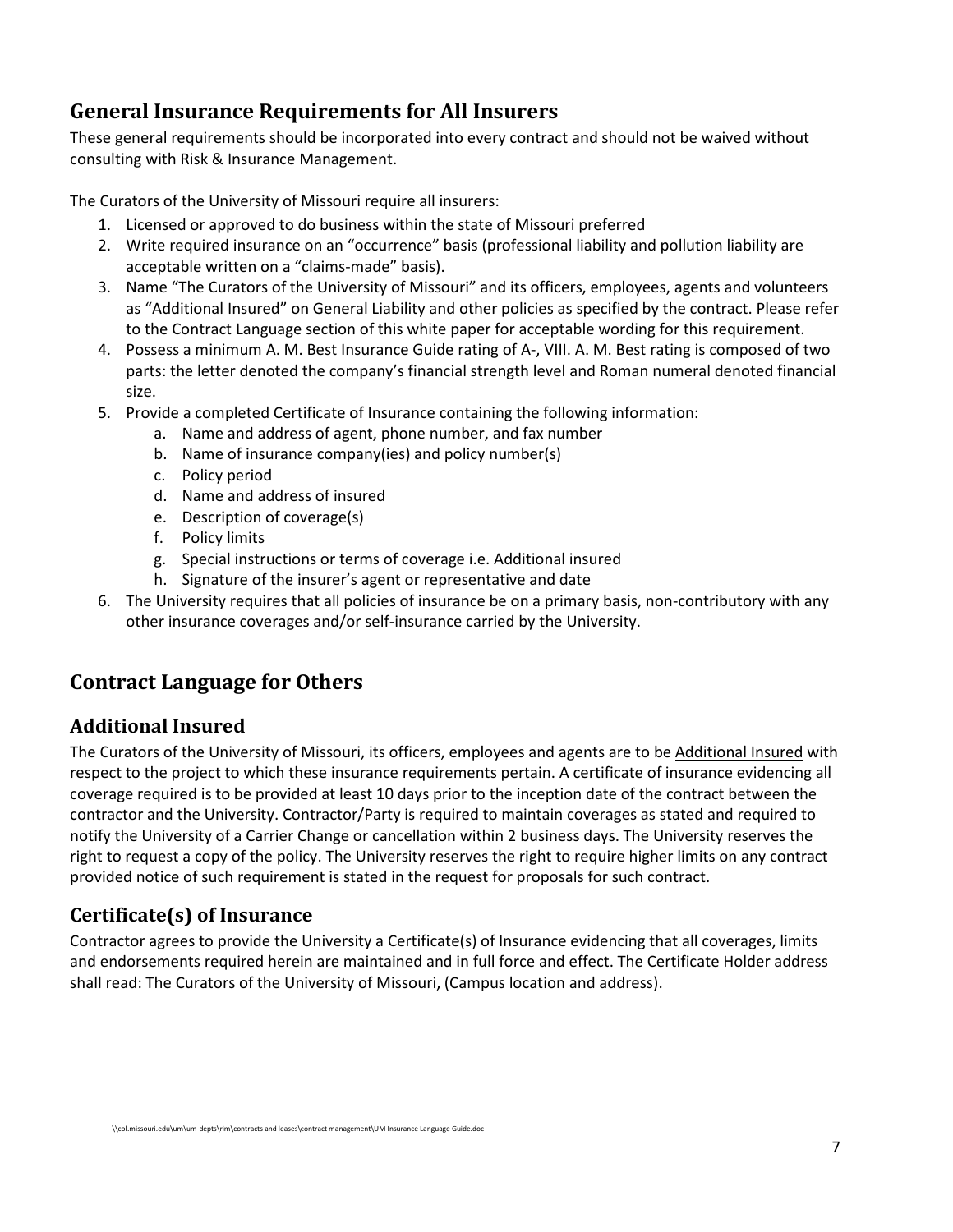#### <span id="page-7-0"></span>**Cancellation Clause**

#### Other party:

Contractor/Party is required to maintain coverages as stated and required to notify the University of a Carrier Change or cancellation within 2 business days. The University reserves the right to request a copy of the policy.

This language is the minimum of what we want from the other party if they offer more, we'll accept without change.

#### <span id="page-7-1"></span>**Carrier Rating**

Any carrier providing coverage shall have a minimum "Best" rating of "A- VIII", depending upon risk level it could be higher.

#### <span id="page-7-2"></span>**Indemnification**

The Contractor agrees to defend, indemnify, and save harmless The Curators of the University of Missouri, their Officers, Agents, Employees and Volunteers, from and against all loss or expense from any cause of action arising from the Contractor's operations. The contractor agrees to investigate, handle, respond to and provide defense for and defend against any such liability, claims, and demands at the sole expense of the Contractor or at the option of the University, agrees to pay to or reimburse the University for the Defense Costs incurred by the University in connection with any such liability claims, or demands.

The parties hereto understand and agree that the University is relying on, and does not waive or intend to waive by any provision of this Contract, any monetary limitations or any other rights, immunities, and protections provided by the State of Missouri, as from time to time amended, or otherwise available to the University, or its officers, employees, agents or volunteers.

Failure to maintain the required insurance in force may be cause for contract termination. In the event the Agency/Service fails to maintain and keep in force the required insurance or to obtain coverage from its subcontractors, the University shall have the right to cancel and terminate the contract without notice.

The insurance required by the provisions of this article is required in the public interest and the University does not assume any liability for acts of the Agency/Service and/or their employees and/or their subcontractors in the performance of this contract.

## <span id="page-7-3"></span>**Liquor Liability**

Anyone who serves alcoholic beverages on a University of Missouri Campus or when contracted for service at a UM event must also provide liquor liability coverage. This should be written on an "occurrence basis" and have limits not less than \$1,000,000 each claim or each common cause, and at least a \$1,000,000 aggregate. The insurance carrier, policy number, effective date and limits should be shown on an insurance certificate provided to the University of Missouri. The Curators of the University of Missouri, its officers, employees and agents should be named as Additional Insured on such policy and a copy of the endorsement should be provided along with the certificate of insurance.

## <span id="page-7-4"></span>**Property Insurance**

Contractor agrees, at all times during the Term, at its own expense, to carry and maintain, or cause to be carried and maintained, special peril (replacement cost) insurance in respect of the property.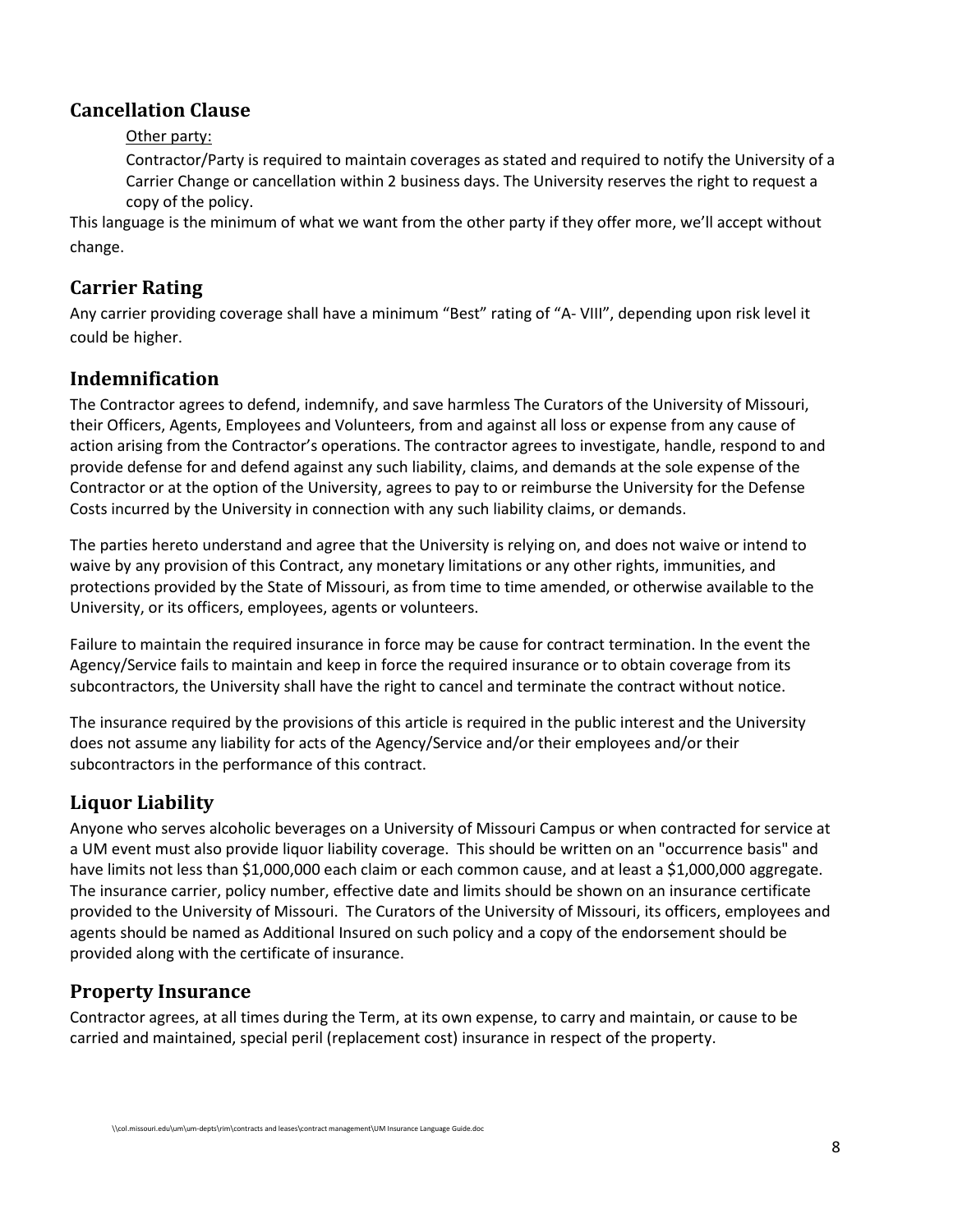## <span id="page-8-0"></span>**Right to Revise or Reject**

The University reserves the right, but not the obligation, to revise any insurance requirement, not limited to limits, coverages and endorsement, or to reject any insurance policies which fail to meet the criteria state herein. Additionally, the University reserves the right, but not the obligation, to review and reject any insurer providing coverage due of its poor financial condition or failure to operate legally.

## <span id="page-8-1"></span>**Self-Insurance Language**

If Contractor elects to self-insure all or part of the limits described above (including deductibles or retentions which are in excess of \$250,000 annual aggregate) such self-insurance program must be acceptable to University's Risk and Insurance Management Office. Such insurance, whether procured or self-insured, will be considered primary as to any other valid and collectible insurance, but only as to acts of the named insured.

## <span id="page-8-2"></span>**Umbrella or Excess Liability**

Contractor may satisfy the minimum liability limits required for Commercial General Liability or Business Auto Liability under an Umbrella or Excess Liability policy. There is no minimum per occurrence limit of liability under the Umbrella or Excess Liability; however, the Annual Aggregate limit shall not be less than the highest "Each Occurrence" limit for either Commercial General Liability or Business Auto Liability. Contractor agrees to endorse The Curators of the University of Missouri, its officers, employees and agents as additional insured on the Umbrella or Excess Liability, unless the Certificate of Insurance state the Umbrella or Excess Liability provides coverage on a "Follow-Form" basis.

## <span id="page-8-3"></span>**Waiver of Subrogation**

Contractor agrees by entering into this contract to a Waiver of Subrogation for each required policy herein. When required by the insurer, or should a policy condition not permit Contractor to enter into a pre-loss agreement to waive subrogation without an endorsement, the Contractor agrees to notify the insurer and request the policy be endorsed with a Waiver of Transfer of Right of Recovery Against Others, or its equivalent. This Waiver of Subrogation requirement shall not apply to any policy, which includes a condition specifically prohibiting such an endorsement, or voids coverage should Contractor enter into such an agreement on a pre-loss basis.

## <span id="page-8-4"></span>**Workers' Compensation & Employers' Liability**

Contractor may request a waiver of the workers' compensation requirements by completing the waiver form if they qualify or provide evidence of monopolistic state coverage. See Waiver at end of document.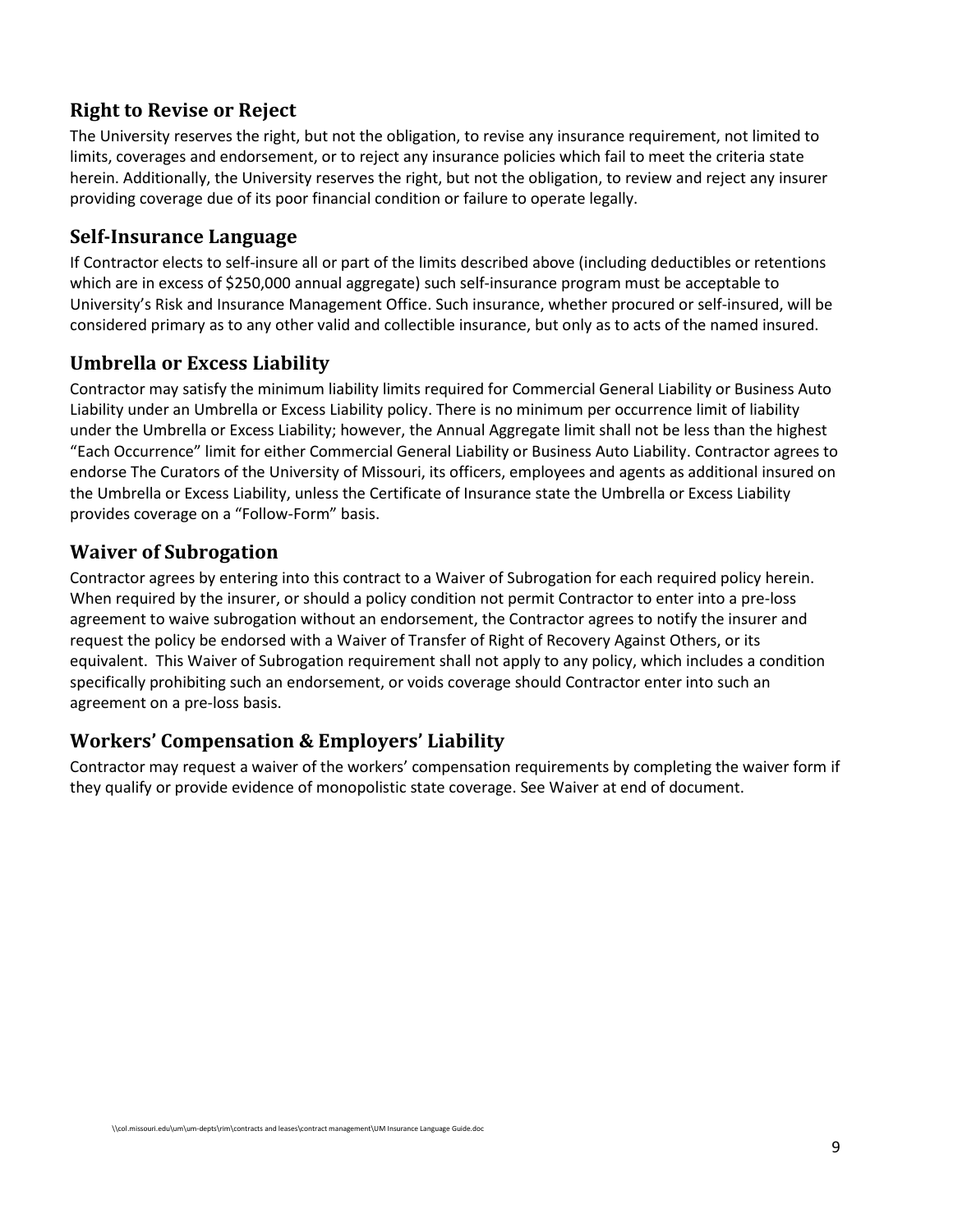## <span id="page-9-0"></span>**Insurance Template Requirements**

## <span id="page-9-1"></span>**Generic Templates (Risk Levels)**

#### <span id="page-9-2"></span>**Insurance (low risk)**

(Examples: Service Vendors; office lessee; travel agencies; photography; marketing consultants)

Contractor agrees to maintain, on a primary basis and at its sole expense, at all times during the life of any resulting contract the following insurance coverages, limits, including endorsements described herein. The requirements contained herein, as well as the University's review or acceptance of insurance maintained by Contractor is not intended to and shall not in any manner limit or qualify the liabilities or obligations assumed by Contractor under any resulting contract. Coverage to be provided as follows by a carrier with A.M. Best minimum rating of A- VIII.

**Commercial General Liability** Contractor agrees to maintain Commercial General Liability at a limit of not less than \$1,000,000 Each Occurrence, \$2,000,000 Annual Aggregate. Coverage shall not contain any endorsement(s) excluding nor limiting Product/Completed Operations, Contractual Liability or Cross Liability.

Contractor may satisfy the minimum liability limits required for Commercial General Liability or Business Auto Liability under an Umbrella or Excess Liability policy. There is no minimum per occurrence limit of liability under the Umbrella or Excess Liability; however, the Annual Aggregate limit shall not be less than the highest "Each Occurrence" limit for either Commercial General Liability or Business Auto Liability. Contractor agrees to endorse The Curators of the University of Missouri, its officers, employees and agents as Additional Insured on the Umbrella or Excess Liability, unless the Certificate of Insurance state the Umbrella or Excess Liability provides coverage on a "Follow-Form" basis.

**Note:** Anyone who serves alcoholic beverages on a University of Missouri Campus or when contracted for service at a UM event must also provide liquor liability coverage. This should be written on an "occurrence basis" and have limits not less than \$1,000,000 each claim or each common cause and at least a \$1,000,000 aggregate. The insurance carrier, policy number, effective date and limits should be shown on an insurance certificate provided to the University of Missouri. The Curators of the University of Missouri, its officers, employees and agents endorsed as Additional Insured on such policy and a copy of the endorsement should be provided along with the certificate of insurance.

**Business Auto Liability (If required in service performance)** Contractor agrees to maintain Business Automobile Liability at a limit not less than \$1,000,000 Each Occurrence. Coverage shall include liability for Owned, Non-Owned & Hired automobiles. In the event Contractor does not own automobiles, Contractor agrees to maintain coverage for Hired & Non-Owned Auto Liability, which may be satisfied by way of endorsement to the Commercial General Liability policy or separate Business Auto Liability policy.

**Workers' Compensation & Employers Liability** Contractor agrees to maintain Workers' Compensation in accordance with Missouri State Statutes or provide evidence of monopolistic state coverage. Employers Liability with the following limits: \$500,000 each accident, disease each employee and disease policy limit.

**Data Breach** Refer to Risk & Insurance Management for review, but at a minimum for low risk contracts only: If capturing, transmitting or access to PII, PHI or PCI then coverage must also include Data Breach coverage of \$1,000,000 per occurrence.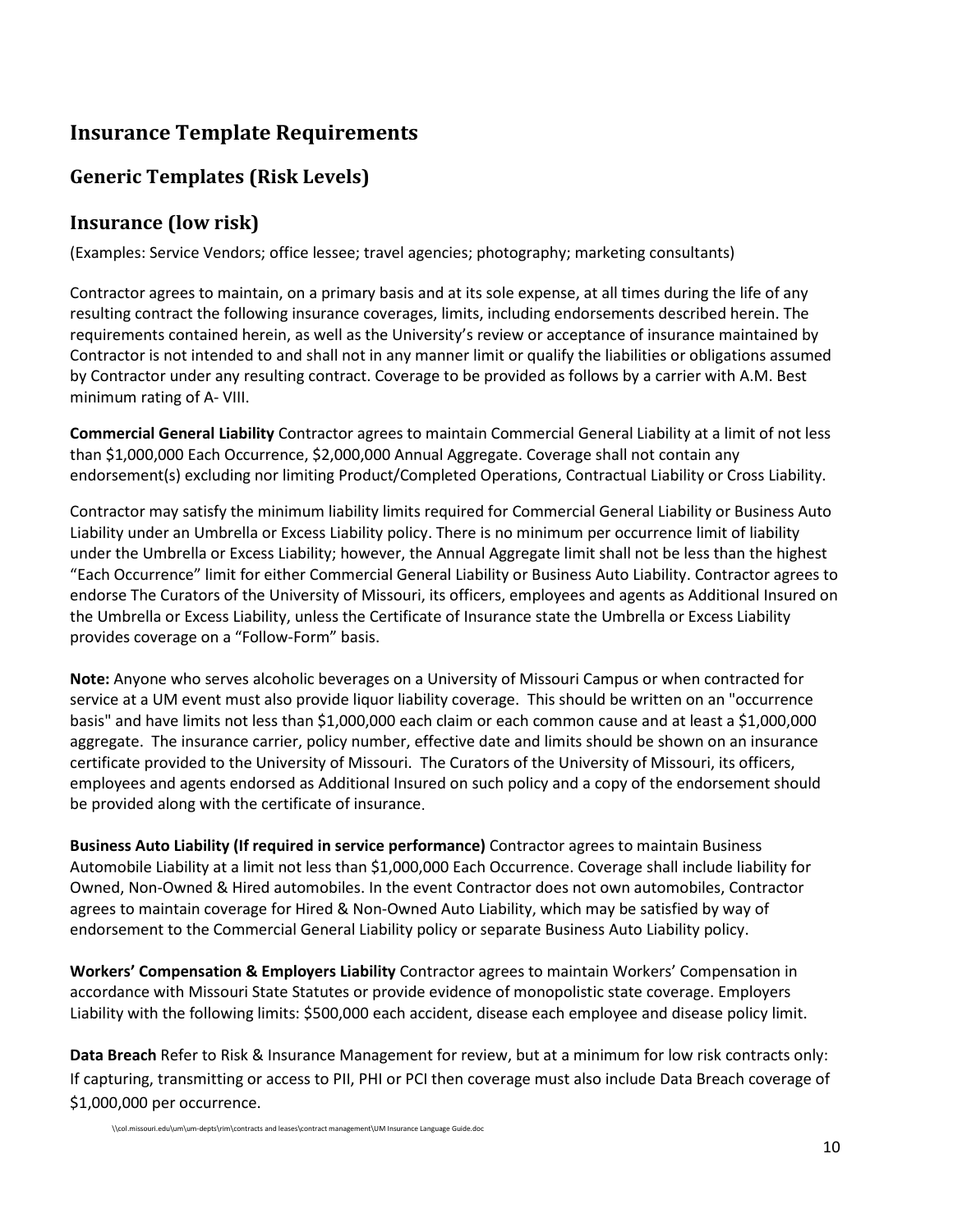#### **Contract Language**

The Curators of the University of Missouri, its officers, employees and agents are to be Additional Insured with respect to the project to which these insurance requirements pertain. A certificate of insurance evidencing all coverage required is to be provided at least 10 days prior to the inception date of the contract between the contractor and the University. Contractor/Party is required to maintain coverages as stated and required to provide written notice of cancellation according to the policy provisions. The University reserves the right to request a copy of the policy. The University reserves the right to require higher limits on any contract provided notice of such requirement is stated in the request for proposals for such contract.

#### **Indemnification**

The Contractor agrees to defend, indemnify, and save harmless The Curators of the University of Missouri, their Officers, Agents, Employees and Volunteers, from and against all loss or expense from any cause of action arising from the Contractor's operations. The contractor agrees to investigate, handle, respond to and provide defense for and defend against any such liability, claims, and demands at the sole expense of the Contractor or at the option of the University, agrees to pay to or reimburse the University for the Defense Costs incurred by the University in connection with any such liability claims, or demands.

The parties hereto understand and agree that the University is relying on, and does not waive or intend to waive by any provision of this Contract, any monetary limitations or any other rights, immunities, and protections provided by the State of Missouri, as from time to time amended, or otherwise available to the University, or its officers, employees, agents or volunteers.

Failure to maintain the required insurance in force may be cause for contract termination. In the event the Agency/Service fails to maintain and keep in force the required insurance or to obtain coverage from its subcontractors, the University shall have the right to cancel and terminate the contract without notice.

The insurance required by the provisions of this article is required in the public interest and the University does not assume any liability for acts of the Agency/Service and/or their employees and/or their subcontractors in the performance of this contract.

#### <span id="page-10-0"></span>**Insurance (low risk) Small Business**

(Examples: vendors and contractors with less than 50 employees)

Contractor agrees to maintain, on a primary basis and at its sole expense, at all times during the life of any resulting contract the following insurance coverages, limits, including endorsements described herein. The requirements contained herein, as well as the University's review or acceptance of insurance maintained by Contractor is not intended to and shall not in any manner limit or qualify the liabilities or obligations assumed by Contractor under any resulting contract. Coverage to be provided as follows by a carrier with A.M. Best minimum rating of A- VIII.

**Commercial General Liability** Contractor agrees to maintain Commercial General Liability at a limit of not less than \$1,000,000 Each Occurrence. Coverage shall not contain any endorsement(s) excluding nor limiting Product/Completed Operations, Contractual Liability or Cross Liability.

Contractor may satisfy the minimum liability limits required for Commercial General Liability or Business Auto Liability under an Umbrella or Excess Liability policy. There is no minimum per occurrence limit of liability under the Umbrella or Excess Liability; however, the Annual Aggregate limit shall not be less than the highest "Each Occurrence" limit for either Commercial General Liability or Business Auto Liability. Contractor agrees to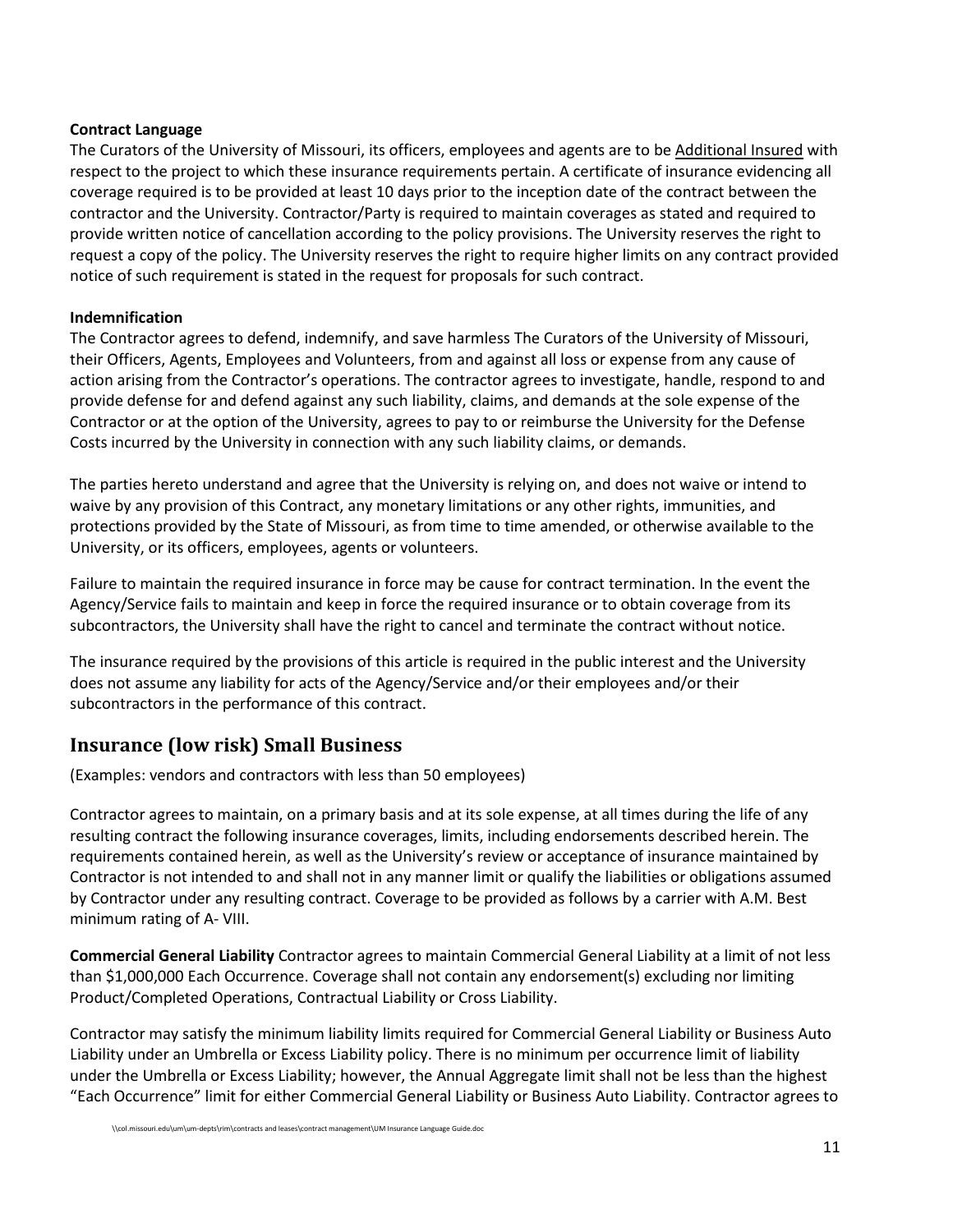endorse The Curators of the University of Missouri, its officers, employees and agents as Additional Insured on the Umbrella or Excess Liability, unless the Certificate of Insurance state the Umbrella or Excess Liability provides coverage on a "Follow-Form" basis.

**Note:** Anyone who serves alcoholic beverages on a University of Missouri Campus or when contracted for service at a UM event must also provide liquor liability coverage. This should be written on an "occurrence basis" and have limits not less than \$1,000,000 each claim or each common cause and at least a \$1,000,000 aggregate. The insurance carrier, policy number, effective date and limits should be shown on an insurance certificate provided to the University of Missouri. The Curators of the University of Missouri, its officers, employees and agents are to be endorsed as Additional Insured on such policy and a copy of the endorsement should be provided along with the certificate of insurance.

**Business Auto Liability (If required in service performance)** Contractor agrees to maintain Business Automobile Liability at a limit not less than \$1,000,000 Each Occurrence. Coverage shall include liability for Owned, Non-Owned & Hired automobiles. In the event Contractor does not own automobiles, Contractor agrees to maintain coverage for Hired & Non-Owned Auto Liability, which may be satisfied by way of endorsement to the Commercial General Liability policy or separate Business Auto Liability policy.

**Workers' Compensation & Employers Liability (Waiver)** Contractor agrees to maintain Workers' Compensation in accordance with Missouri State Statutes or provide evidence of monopolistic state coverage. Employers Liability with the following limits: \$500,000 each accident, disease each employee and disease policy limit. **Waiver of this requirement** - If Contractor is not required to maintain coverage by Missouri State Statute and they submit a completed UM waiver form.

**Data Breach** Refer to Risk & Insurance Management for review, but at a minimum for low risk contracts only: If capturing, transmitting or access to PII, PHI or PCI then coverage must also include Data Breach coverage of \$1,000,000 per occurrence.

#### **Contract Language**

The Curators of the University of Missouri, its officers, employees and agents are to be Additional Insured with respect to the project to which these insurance requirements pertain. A certificate of insurance evidencing all coverage required is to be provided at least 10 days prior to the inception date of the contract between the contractor and the University. Contractor/Party is required to maintain coverages as stated and required to notify the University of a Carrier Change or cancellation within 2 business days. The University reserves the right to request a copy of the policy. The University reserves the right to require higher limits on any contract provided notice of such requirement is stated in the request for proposals for such contract.

#### **Indemnification**

The Contractor agrees to defend, indemnify, and save harmless The Curators of the University of Missouri, their Officers, Agents, Employees and Volunteers, from and against all loss or expense from any cause of action arising from the Contractor's operations. The contractor agrees to investigate, handle, respond to and provide defense for and defend against any such liability, claims, and demands at the sole expense of the Contractor or at the option of the University, agrees to pay to or reimburse the University for the Defense Costs incurred by the University in connection with any such liability claims, or demands.

The parties hereto understand and agree that the University is relying on, and does not waive or intend to waive by any provision of this Contract, any monetary limitations or any other rights, immunities, and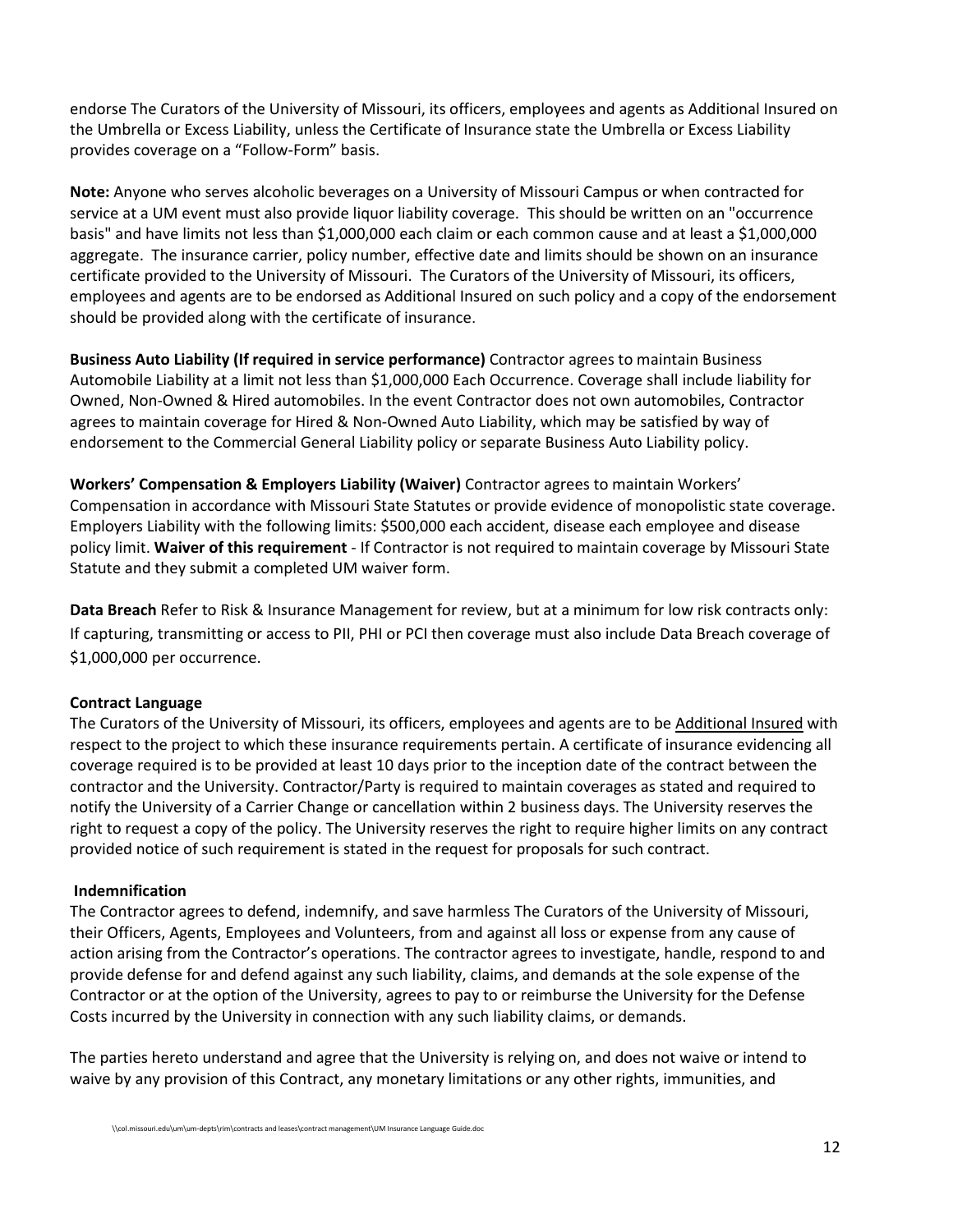protections provided by the State of Missouri, as from time to time amended, or otherwise available to the University, or its officers, employees, agents or volunteers.

Failure to maintain the required insurance in force may be cause for contract termination. In the event the Agency/Service fails to maintain and keep in force the required insurance or to obtain coverage from its subcontractors, the University shall have the right to cancel and terminate the contract without notice.

The insurance required by the provisions of this article is required in the public interest and the University does not assume any liability for acts of the Agency/Service and/or their employees and/or their subcontractors in the performance of this contract.

## <span id="page-12-0"></span>**Insurance (medium risk)**

(Examples: auto repair (garage keepers); building and grounds maintenance such as tree removal, plumbing, electrical)

Contractor agrees to maintain, on a primary basis and at its sole expense, at all times during the life of any resulting contract the following insurance coverages, limits, including endorsements described herein. The requirements contained herein, as well as the University's review or acceptance of insurance maintained by Contractor is not intended to and shall not in any manner limit or qualify the liabilities or obligations assumed by Contractor under any resulting contract. Coverage to be provided as follows by a carrier with A.M. Best minimum rating of A- VIII.

**Commercial General Liability** Contractor agrees to maintain Commercial General Liability at a limit of not less than \$2,000,000 Each Occurrence, \$5,000,000 Annual Aggregate. Coverage shall not contain any endorsement(s) excluding nor limiting Product/Completed Operations, Contractual Liability or Cross Liability.

Contractor may satisfy the minimum liability limits required for Commercial General Liability or Business Auto Liability under an Umbrella or Excess Liability policy. There is no minimum per occurrence limit of liability under the Umbrella or Excess Liability; however, the Annual Aggregate limit shall not be less than the highest "Each Occurrence" limit for either Commercial General Liability or Business Auto Liability. Contractor agrees to endorse The Curators of the University of Missouri, its officers, employees and agents as Additional Insured on the Umbrella or Excess Liability, unless the Certificate of Insurance state the Umbrella or Excess Liability provides coverage on a "Follow-Form" basis.

**Business Auto Liability** Contractor agrees to maintain Business Automobile Liability at a limit not less than \$2,000,000 Each Occurrence. Coverage shall include liability for Owned, Non-Owned & Hired automobiles. In the event Contractor does not own automobiles, Contractor agrees to maintain coverage for Hired & Non-Owned Auto Liability, which may be satisfied by way of endorsement to the Commercial General Liability policy or separate Business Auto Liability policy.

**Workers' Compensation & Employers Liability** Contractor agrees to maintain Workers' Compensation in accordance with Missouri State Statutes or provide evidence of monopolistic state coverage. Employers Liability with the following limits: \$500,000 each accident, disease each employee and disease policy limit.

**Data Breach** Refer to Risk & Insurance Management for review, but at a minimum for low risk contracts only: If capturing, transmitting or access to PII, PHI or PCI then coverage must also include Data Breach coverage of \$1,000,000 per occurrence.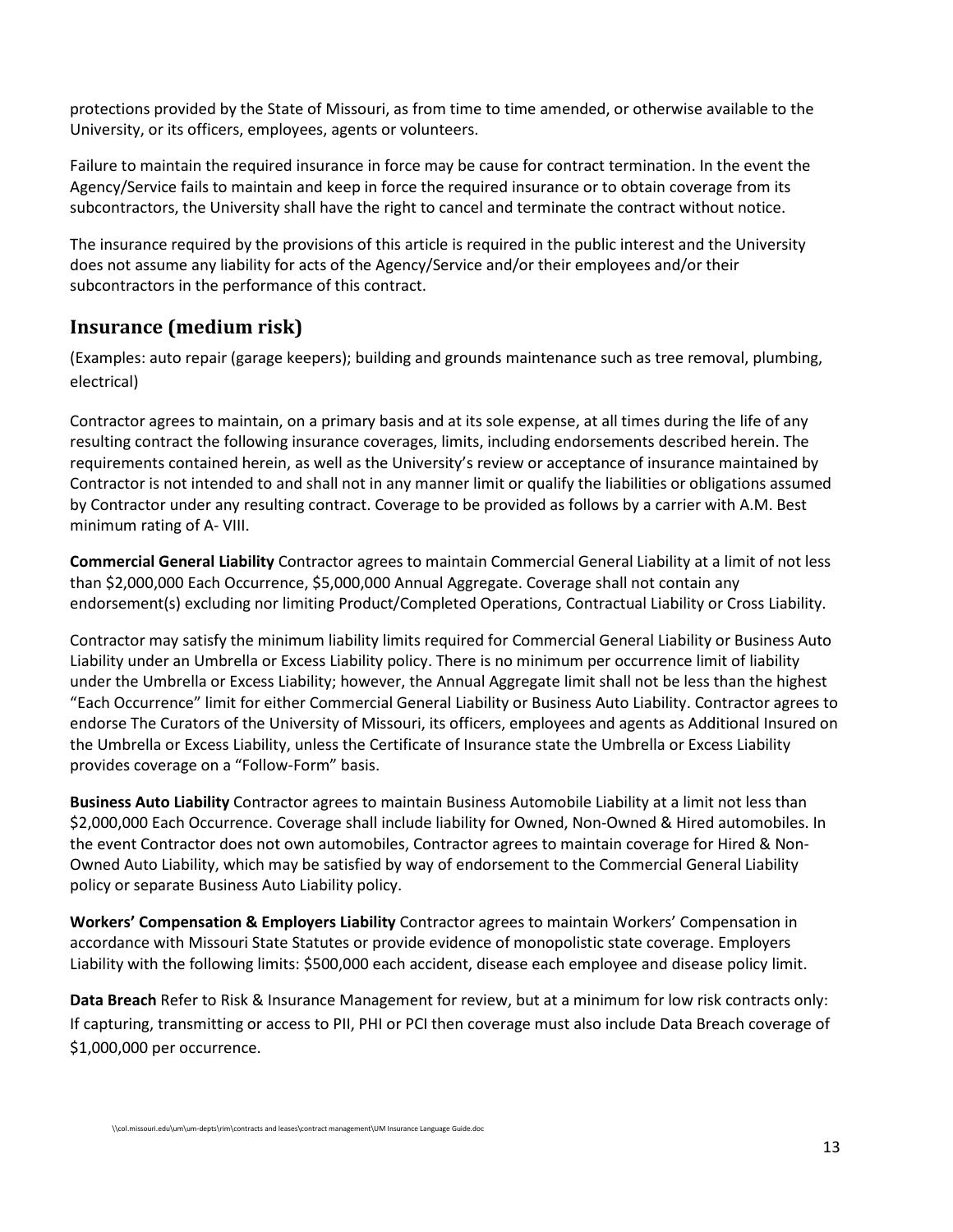#### **Contract Language**

The Curators of the University of Missouri, its officers, employees and agents are to be Additional Insured with respect to the project to which these insurance requirements pertain. A certificate of insurance evidencing all coverage required is to be provided at least 10 days prior to the inception date of the contract between the contractor and the University. Contractor/Party is required to maintain coverages as stated and required to notify the University of a Carrier Change or cancellation within 2 business days. The University reserves the right to request a copy of the policy. The University reserves the right to require higher limits on any contract provided notice of such requirement is stated in the request for proposals for such contract.

#### **Indemnification**

The Contractor agrees to defend, indemnify, and save harmless The Curators of the University of Missouri, their Officers, Agents, Employees and Volunteers, from and against all loss or expense from any cause of action arising from the Contractor's operations. The contractor agrees to investigate, handle, respond to and provide defense for and defend against any such liability, claims, and demands at the sole expense of the Contractor or at the option of the University, agrees to pay to or reimburse the University for the Defense Costs incurred by the University in connection with any such liability claims, or demands.

The parties hereto understand and agree that the University is relying on, and does not waive or intend to waive by any provision of this Contract, any monetary limitations or any other rights, immunities, and protections provided by the State of Missouri, as from time to time amended, or otherwise available to the University, or its officers, employees, agents or volunteers.

Failure to maintain the required insurance in force may be cause for contract termination. In the event the Agency/Service fails to maintain and keep in force the required insurance or to obtain coverage from its subcontractors, the University shall have the right to cancel and terminate the contract without notice.

The insurance required by the provisions of this article is required in the public interest and the University does not assume any liability for acts of the Agency/Service and/or their employees and/or their subcontractors in the performance of this contract.

## <span id="page-13-0"></span>**Insurance (high risk)**

(Examples: childcare; elevator maintenance; pyrotechnical displays)

Please refer to Risk & Insurance Management for review

Contractor agrees to maintain, on a primary basis and at its sole expense, at all times during the life of any resulting contract the following insurance coverages, limits, including endorsements described herein. The requirements contained herein, as well as the University's review or acceptance of insurance maintained by Contractor is not intended to and shall not in any manner limit or qualify the liabilities or obligations assumed by Contractor under any resulting contract. Coverage to be provided as follows by a carrier with A.M. Best minimum rating of A- IX.

**Commercial General Liability** Contractor agrees to maintain Commercial General Liability at a limit of not less than \$5,000,000 Each Occurrence, \$10,000,000 Annual Aggregate. Coverage shall not contain any endorsement(s) excluding nor limiting Product/Completed Operations, Contractual Liability or Cross Liability.

Contractor may satisfy the minimum liability limits required for Commercial General Liability or Business Auto Liability under an Umbrella or Excess Liability policy. There is no minimum per occurrence limit of liability under the Umbrella or Excess Liability; however, the Annual Aggregate limit shall not be less than the highest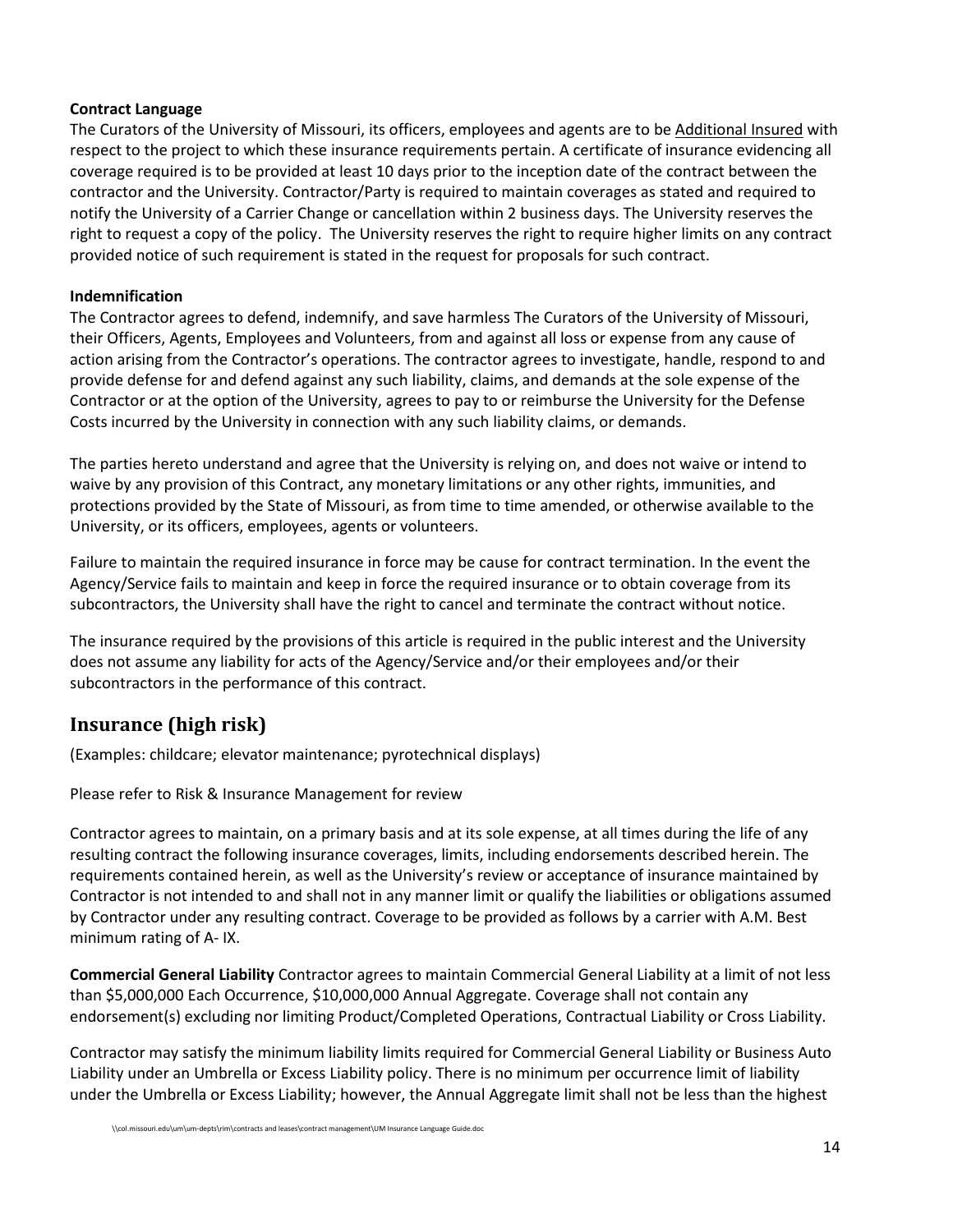"Each Occurrence" limit for either Commercial General Liability or Business Auto Liability. Contractor agrees to endorse The Curators of the University of Missouri, its officers, employees and agents as Additional Insured on the Umbrella or Excess Liability, unless the Certificate of Insurance state the Umbrella or Excess Liability provides coverage on a "Follow-Form" basis.

**Business Auto Liability** Contractor agrees to maintain Business Automobile Liability at a limit not less than \$2,000,000 Each Occurrence. Coverage shall include liability for Owned, Non-Owned & Hired automobiles. In the event Contractor does not own automobiles, Contractor agrees to maintain coverage for Hired & Non-Owned Auto Liability, which may be satisfied by way of endorsement to the Commercial General Liability policy or separate Business Auto Liability policy.

**Workers' Compensation & Employers Liability** Contractor agrees to maintain Workers' Compensation in accordance with Missouri State Statutes or provide evidence of monopolistic state coverage. Employers Liability with the following limits: \$500,000 each accident, disease each employee and disease policy limit.

**Data Breach** Refer to Risk & Insurance Management for review, but at a minimum for low risk contracts only: If capturing, transmitting or access to PII, PHI or PCI then coverage must also include Data Breach coverage of \$1,000,000 per occurrence.

#### **Contract Language**

The Curators of the University of Missouri, its officers, employees and agents are to be Additional Insured with respect to the project to which these insurance requirements pertain. A certificate of insurance evidencing all coverage required is to be provided at least 10 days prior to the inception date of the contract between the contractor and the University. Contractor/Party is required to maintain coverages as stated and required to notify the University of a Carrier Change or cancellation within 2 business days. The University reserves the right to request a copy of the policy. The University reserves the right to require higher limits on any contract provided notice of such requirement is stated in the request for proposals for such contract.

#### **Indemnification**

The Contractor agrees to defend, indemnify, and save harmless The Curators of the University of Missouri, their Officers, Agents, Employees and Volunteers, from and against all loss or expense from any cause of action arising from the Contractor's operations. The contractor agrees to investigate, handle, respond to and provide defense for and defend against any such liability, claims, and demands at the sole expense of the Contractor or at the option of the University, agrees to pay to or reimburse the University for the Defense Costs incurred by the University in connection with any such liability claims, or demands.

The parties hereto understand and agree that the University is relying on, and does not waive or intend to waive by any provision of this Contract, any monetary limitations or any other rights, immunities, and protections provided by the State of Missouri, as from time to time amended, or otherwise available to the University, or its officers, employees, agents or volunteers.

Failure to maintain the required insurance in force may be cause for contract termination. In the event the Agency/Service fails to maintain and keep in force the required insurance or to obtain coverage from its subcontractors, the University shall have the right to cancel and terminate the contract without notice.

The insurance required by the provisions of this article is required in the public interest and the University does not assume any liability for acts of the Agency/Service and/or their employees and/or their subcontractors in the performance of this contract.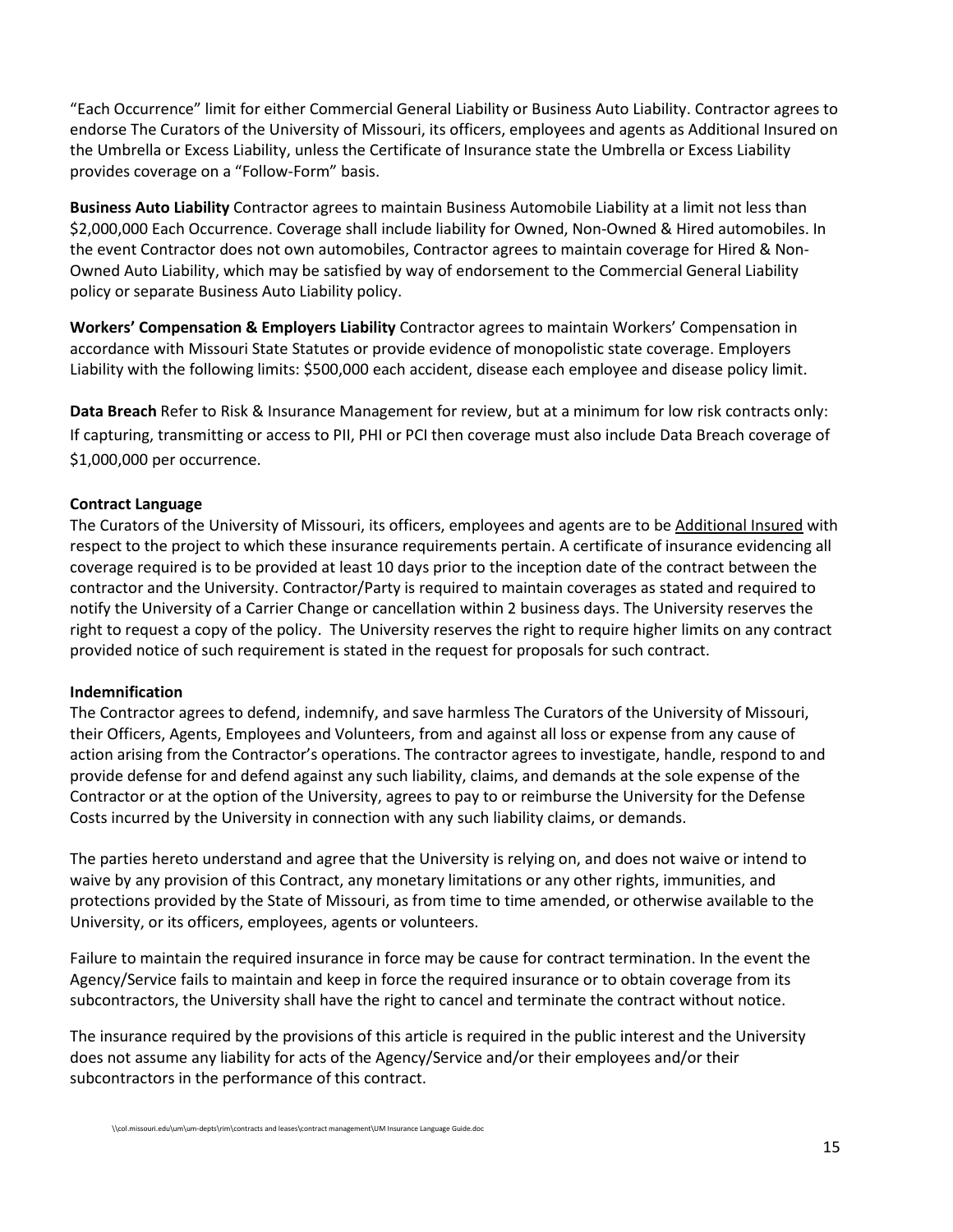## <span id="page-15-0"></span>**Specific Services**

## <span id="page-15-1"></span>**Cab Companies**

**Business Auto Liability** Contractor agrees to maintain Business Automobile Liability at a limit not less than \$2,000,000 Each Occurrence. Coverage shall include liability for Owned, Non-Owned & Hired automobiles. In the event Contractor does not own automobiles, Contractor agrees to maintain coverage for Hired & Non-Owned Auto Liability, which may be satisfied by way of endorsement to the Commercial General Liability policy or separate Business Auto Liability policy.

**Workers' Compensation & Employers Liability** Contractor agrees to maintain Workers' Compensation in accordance with Missouri State Statutes or provide evidence of monopolistic state coverage. Employers Liability with the following limits: \$500,000 each accident, disease each employee and disease policy limit.

#### **Indemnification**

The Contractor agrees to defend, indemnify, and save harmless The Curators of the University of Missouri, their Officers, Agents, Employees and Volunteers, from and against all loss or expense from any cause of action arising from the Contractor's operations. The contractor agrees to investigate, handle, respond to and provide defense for and defend against any such liability, claims, and demands at the sole expense of the Contractor or at the option of the University, agrees to pay to or reimburse the University for the Defense Costs incurred by the University in connection with any such liability claims, or demands.

The parties hereto understand and agree that the University is relying on, and does not waive or intend to waive by any provision of this Contract, any monetary limitations or any other rights, immunities, and protections provided by the State of Missouri, as from time to time amended, or otherwise available to the University, or its officers, employees, agents or volunteers.

Failure to maintain the required insurance in force may be cause for contract termination. In the event the Agency/Service fails to maintain and keep in force the required insurance or to obtain coverage from its subcontractors, the University shall have the right to cancel and terminate the contract without notice.

The insurance required by the provisions of this article is required in the public interest and the University does not assume any liability for acts of the Agency/Service and/or their employees and/or their subcontractors in the performance of this contract.

## <span id="page-15-2"></span>**Charters**

Refer to Risk & Insurance Management for review

## <span id="page-15-3"></span>**Aviation Charters**

Refer to Risk & Insurance Management for review

Coverage is to be provided as follows by a carrier with A.M. Best minimum rating of A- VIII.

**Aviation Liability Coverage** - \$5,000,000 per seat or capacity minimum as noted below, whichever is greater

| <b>Seat Capacity</b> | <b>Min. Required Limit</b> |
|----------------------|----------------------------|
| $<$ 10               | \$50 million               |
| < 19                 | \$100 million              |
| <40                  | \$250 million              |
| $40+$                | \$500 million              |
| $100+$               | \$750 million              |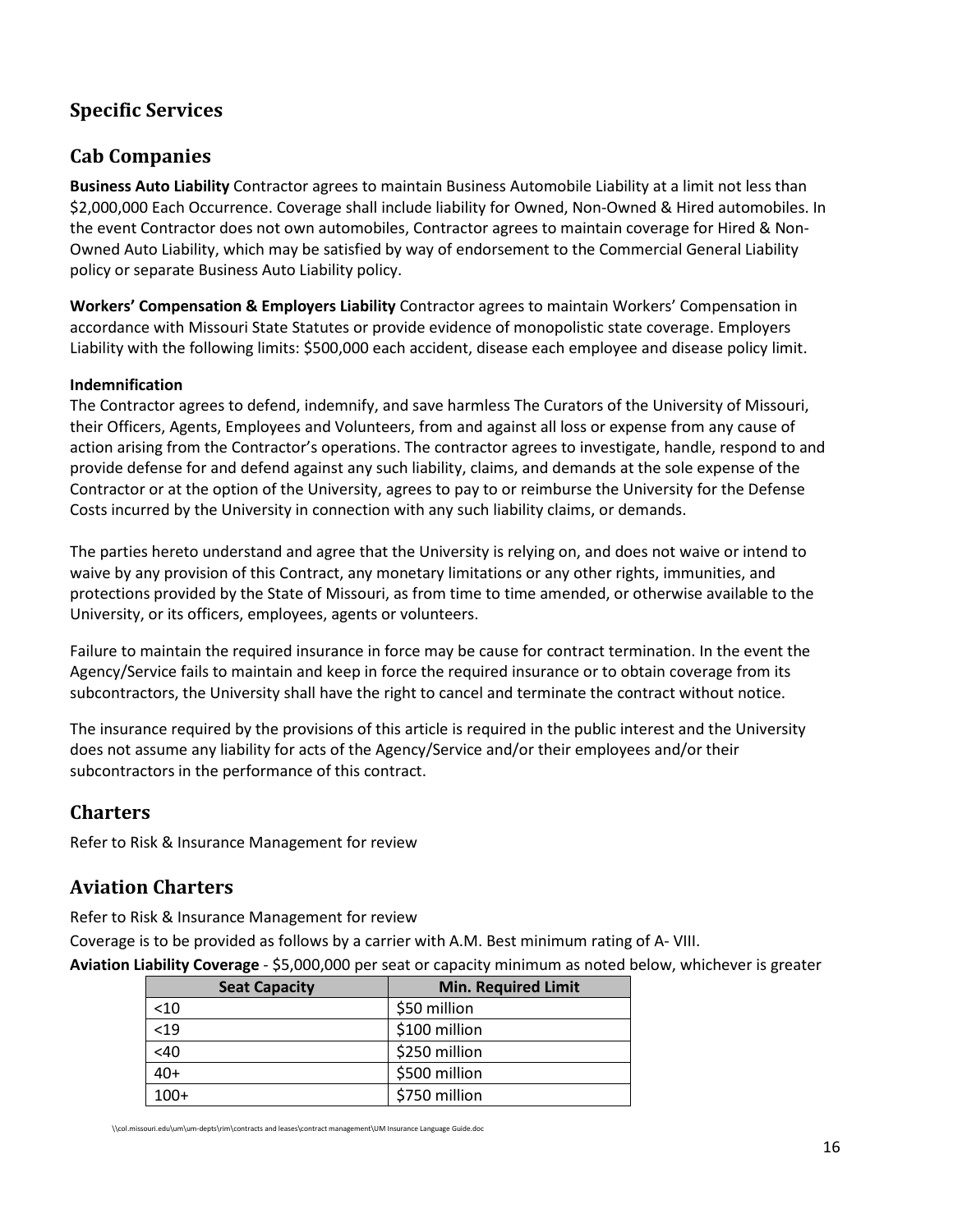**Workers' Compensation & Employers Liability** Contractor agrees to maintain Workers' Compensation in accordance with Missouri State Statutes or provide evidence of monopolistic state coverage. Employers Liability with the following limits: \$500,000 each accident, disease each employee and disease policy limit.

#### **Contract Language**

The Curators of the University of Missouri, its officers, employees and agents are to be Additional Insured with respect to the project to which these insurance requirements pertain. A certificate of insurance evidencing all coverage required is to be provided at least 10 days prior to the inception date of the contract between the contractor and the University. Contractor/Party is required to maintain coverages as stated and required to notify the University of a Carrier Change or cancellation within 2 business days. The University reserves the right to request a copy of the policy. The University reserves the right to require higher limits on any contract provided notice of such requirement is stated in the request for proposals for such contract.

Failure to maintain the required insurance in force may be cause for contract termination. In the event the Contractor fails to maintain and keep in force the required insurance, the University shall have the right to cancel and terminate the contract without notice.

The insurance required by the provisions of this article is required in the public interest and the University does not assume any liability for acts of the Contractor, any Subcontractor, or their employees in the performance of the contract.

#### **Indemnification**

The Contractor agrees to defend, indemnify, and save harmless The Curators of the University of Missouri, their Officers, Agents, Employees and Volunteers, from and against all loss or expense from any cause of action arising from the Contractor's operations. The contractor agrees to investigate, handle, respond to and provide defense for and defend against any such liability, claims, and demands at the sole expense of the Contractor or at the option of the University, agrees to pay to or reimburse the University for the Defense Costs incurred by the University in connection with any such liability claims, or demands.

The parties hereto understand and agree that the University is relying on, and does not waive or intend to waive by any provision of this Contract, any monetary limitations or any other rights, immunities, and protections provided by the State of Missouri, as from time to time amended, or otherwise available to the University, or its officers, employees, agents or volunteers.

Failure to maintain the required insurance in force may be cause for contract termination. In the event the Agency/Service fails to maintain and keep in force the required insurance or to obtain coverage from its subcontractors, the University shall have the right to cancel and terminate the contract without notice.

The insurance required by the provisions of this article is required in the public interest and the University does not assume any liability for acts of the Agency/Service and/or their employees and/or their subcontractors in the performance of this contract.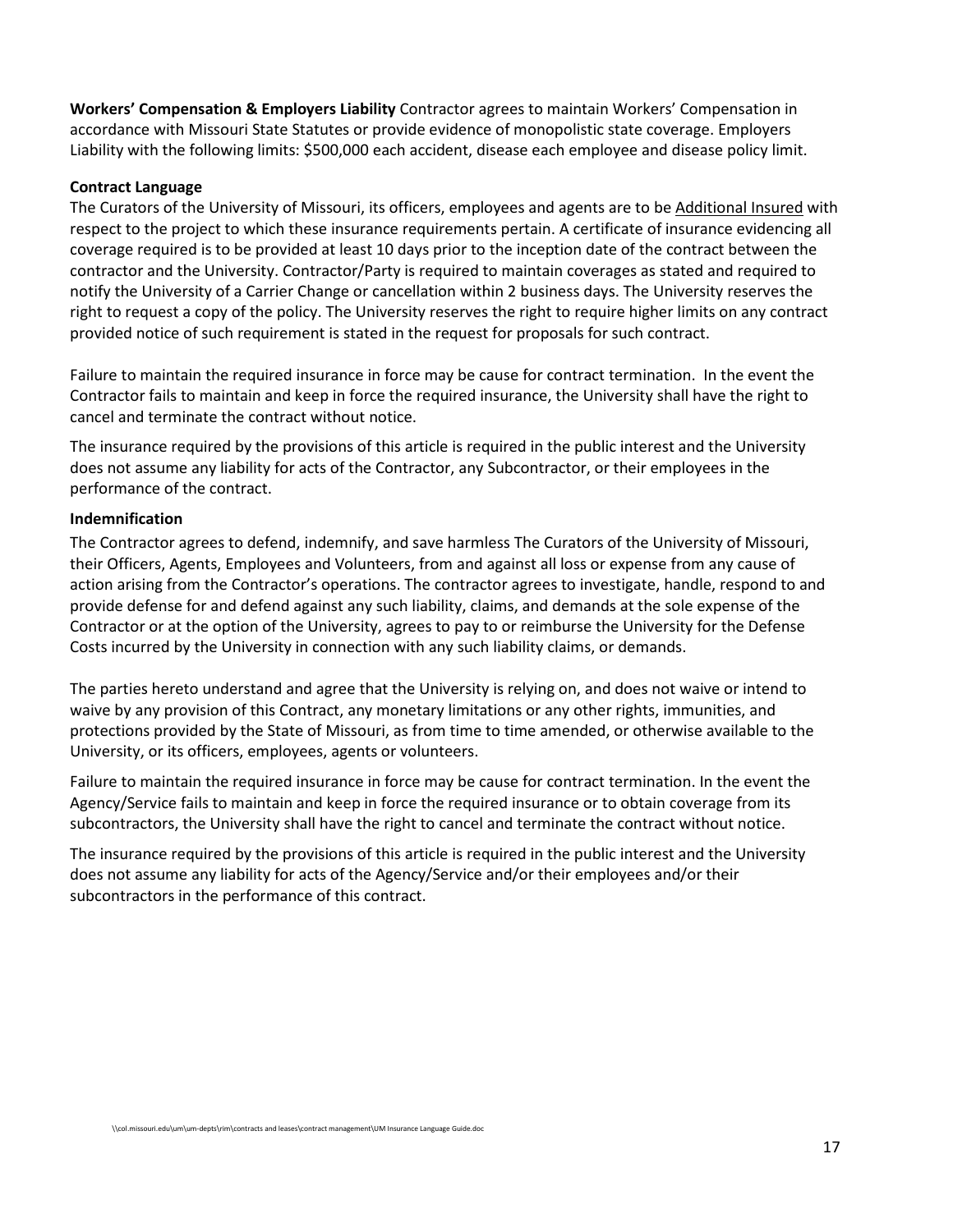#### <span id="page-17-0"></span>**Bus Charters**

Coverage to be provided as follows by a carrier with A.M. Best minimum rating of A- VIII. Current satisfactory safety rating report [\(SAFER\)](https://safer.fmcsa.dot.gov/CompanySnapshot.aspx) should be submitted with certificate of insurance.

**Commercial General Liability** Contractor agrees to maintain Commercial General Liability at a limit of not less than \$1,000,000 Each Occurrence, \$3,000,000 Annual Aggregate. Coverage shall not contain any endorsement(s) excluding nor limiting Product/Completed Operations, Contractual Liability or Cross Liability.

Contractor may satisfy the minimum liability limits required for Commercial General Liability or Business Auto Liability under an Umbrella or Excess Liability policy. There is no minimum per occurrence limit of liability under the Umbrella or Excess Liability; however, the Annual Aggregate limit shall not be less than the highest "Each Occurrence" limit for either Commercial General Liability or Business Auto Liability. Contractor agrees to endorse the University as Additional Insured on the Umbrella or Excess Liability, unless the Certificate of Insurance state the Umbrella or Excess Liability provides coverage on a "Follow-Form" basis.

**Business Auto Liability** Contractor agrees to maintain Business Automobile Liability at a limit not less than \$5,000,000 Each Occurrence. Coverage shall include liability for Owned, Non-Owned & Hired automobiles. In the event Contractor does not own automobiles, Contractor agrees to maintain coverage for Hired & Non-Owned Auto Liability, which may be satisfied by way of endorsement to the Commercial General Liability policy or separate Business Auto Liability policy.

**Workers' Compensation & Employers Liability** Contractor agrees to maintain Workers' Compensation in accordance with Missouri State Statutes or provide evidence of monopolistic state coverage. Employers Liability with the following limits: \$500,000 each accident, disease each employee and disease policy limit.

#### **Contract Language**

The Curators of the University of Missouri, its officers, employees and agents are to be Additional Insured with respect to the project to which these insurance requirements pertain. A certificate of insurance evidencing all coverage required is to be provided at least 10 days prior to the inception date of the contract between the contractor and the University. Contractor/Party is required to maintain coverages as stated and required to notify the University of a Carrier Change or cancellation within 2 business days. The University reserves the right to request a copy of the policy. The University reserves the right to require higher limits on any contract provided notice of such requirement is stated in the request for proposals for such contract.

Failure to maintain the required insurance in force may be cause for contract termination. In the event the Contractor fails to maintain and keep in force the required insurance, the University shall have the right to cancel and terminate the contract without notice. The insurance required by the provisions of this article is required in the public interest and the University does not assume any liability for acts of the Contractor, any Subcontractor, or their employees in the performance of the contract.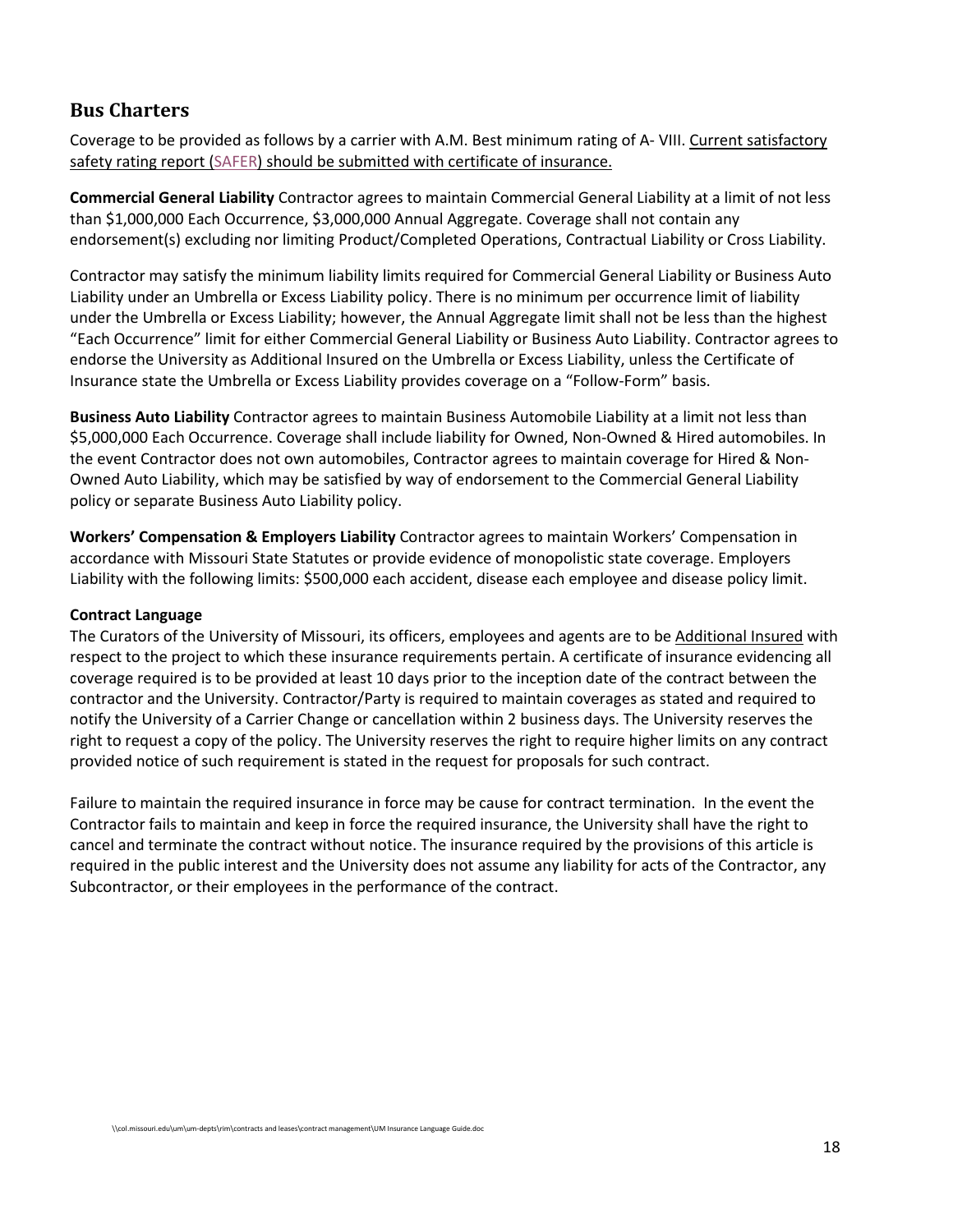#### **Indemnification**

The Contractor agrees to defend, indemnify, and save harmless The Curators of the University of Missouri, their Officers, Agents, Employees and Volunteers, from and against all loss or expense from any cause of action arising from the Contractor's operations. The contractor agrees to investigate, handle, respond to and provide defense for and defend against any such liability, claims, and demands at the sole expense of the Contractor or at the option of the University, agrees to pay to or reimburse the University for the Defense Costs incurred by the University in connection with any such liability claims, or demands.

The parties hereto understand and agree that the University is relying on, and does not waive or intend to waive by any provision of this Contract, any monetary limitations or any other rights, immunities, and protections provided by the State of Missouri, as from time to time amended, or otherwise available to the University, or its officers, employees, agents or volunteers.

Failure to maintain the required insurance in force may be cause for contract termination. In the event the Agency/Service fails to maintain and keep in force the required insurance or to obtain coverage from its subcontractors, the University shall have the right to cancel and terminate the contract without notice.

The insurance required by the provisions of this article is required in the public interest and the University does not assume any liability for acts of the Agency/Service and/or their employees and/or their subcontractors in the performance of this contract.

#### <span id="page-18-0"></span>**Clinical Studies**

Refer to Risk & Insurance Management for review

#### <span id="page-18-1"></span>**Construction** (Installation, Replace, Labor key terms)

Refer to either Planning, Design and Construction or Facilities, Planning and Development for handling and General Terms and Conditions.

## <span id="page-18-2"></span>**Contracted Medical Services (Traveling/Temp Nurses)**

Contractor agrees to maintain, on a primary basis and at its sole expense, at all times during the life of any resulting contract the following insurance coverages, limits, including endorsements described herein. The requirements contained herein, as well as the University's review or acceptance of insurance maintained by Contractor is not intended to and shall not in any manner limit or qualify the liabilities or obligations assumed by Contractor under any resulting contract. Coverage to be provided as follows by a carrier with A.M. Best minimum rating of A- IX.

**Commercial General Liability** Contractor agrees to maintain Commercial General Liability at a limit of not less than \$1,000,000 Each Occurrence. Coverage shall not contain any endorsement(s) excluding nor limiting Product/Completed Operations, Contractual Liability or Cross Liability.

Contractor may satisfy the minimum liability limits required for Commercial General Liability or Business Auto Liability under an Umbrella or Excess Liability policy. There is no minimum per occurrence limit of liability under the Umbrella or Excess Liability; however, the Annual Aggregate limit shall not be less than the highest "Each Occurrence" limit for either Commercial General Liability or Business Auto Liability. Contractor agrees to endorse the University as Additional Insured on the Umbrella or Excess Liability, unless the Certificate of Insurance state the Umbrella or Excess Liability provides coverage on a "Follow-Form" basis.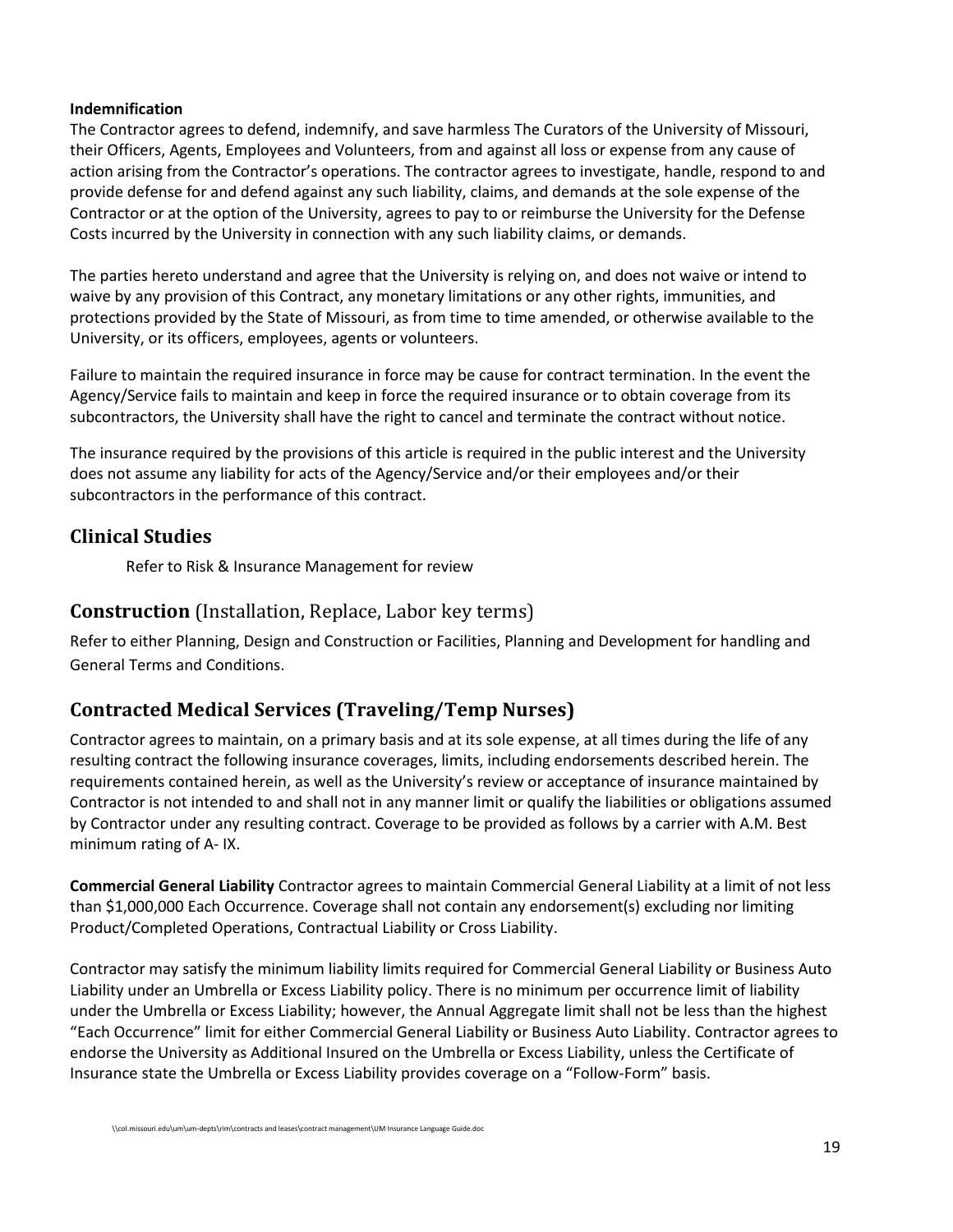**Workers' Compensation & Employers Liability** Contractor agrees to maintain Workers' Compensation in accordance with Missouri State Statutes or provide evidence of monopolistic state coverage. Employers Liability with the following limits: \$500,000 each accident, disease each employee and disease policy limit.

**Professional Liability** Contractor agrees to maintain Professional Liability at a limit of not less than \$1,000,000 Each Occurrence, \$3,000,000 aggregate.

#### **Contract Language**

The Curators of the University of Missouri, its officers, employees and agents are to be Additional Insured with respect to the project to which these insurance requirements pertain. A certificate of insurance evidencing all coverage required is to be provided at least 10 days prior to the inception date of the contract between the contractor and the University. Contractor/Party is required to maintain coverages as stated and required to notify the University of a Carrier Change or cancellation within 2 business days. The University reserves the right to request a copy of the policy. The University reserves the right to require higher limits on any contract provided notice of such requirement is stated in the request for proposals for such contract.

#### **Indemnification**

The Contractor agrees to defend, indemnify, and save harmless The Curators of the University of Missouri, their Officers, Agents, Employees and Volunteers, from and against all loss or expense from any cause of action arising from the Contractor's operations. The contractor agrees to investigate, handle, respond to and provide defense for and defend against any such liability, claims, and demands at the sole expense of the Contractor or at the option of the University, agrees to pay to or reimburse the University for the Defense Costs incurred by the University in connection with any such liability claims, or demands.

The parties hereto understand and agree that the University is relying on, and does not waive or intend to waive by any provision of this Contract, any monetary limitations or any other rights, immunities, and protections provided by the State of Missouri, as from time to time amended, or otherwise available to the University, or its officers, employees, agents or volunteers.

Failure to maintain the required insurance in force may be cause for contract termination. In the event the Agency/Service fails to maintain and keep in force the required insurance or to obtain coverage from its subcontractors, the University shall have the right to cancel and terminate the contract without notice. The insurance required by the provisions of this article is required in the public interest and the University does not assume any liability for acts of the Agency/Service and/or their employees and/or their subcontractors in the performance of this contract.

#### <span id="page-19-0"></span>**Farriers**

The Vendor shall obtain and maintain the minimum insurance coverages set forth below. By requiring such minimum insurance, University shall not be deemed or construed to have assessed the risk that may be applicable to the Vendor arising from Vendor's business operation. The Vendor shall assess its own risks and if it deems appropriate and/or prudent, maintain higher limits and/or broader coverages.

The Vendor is not relieved of any liability or other obligations assumed or pursuant to the Agreement by reason of its failure to obtain or maintain insurance in sufficient amounts, duration, or types.

Minimum insurance coverages are as follows:

Farriers Liability or Commercial General Liability policy (that doesn't exclude Farrier operations) \$1,000,000/occurrence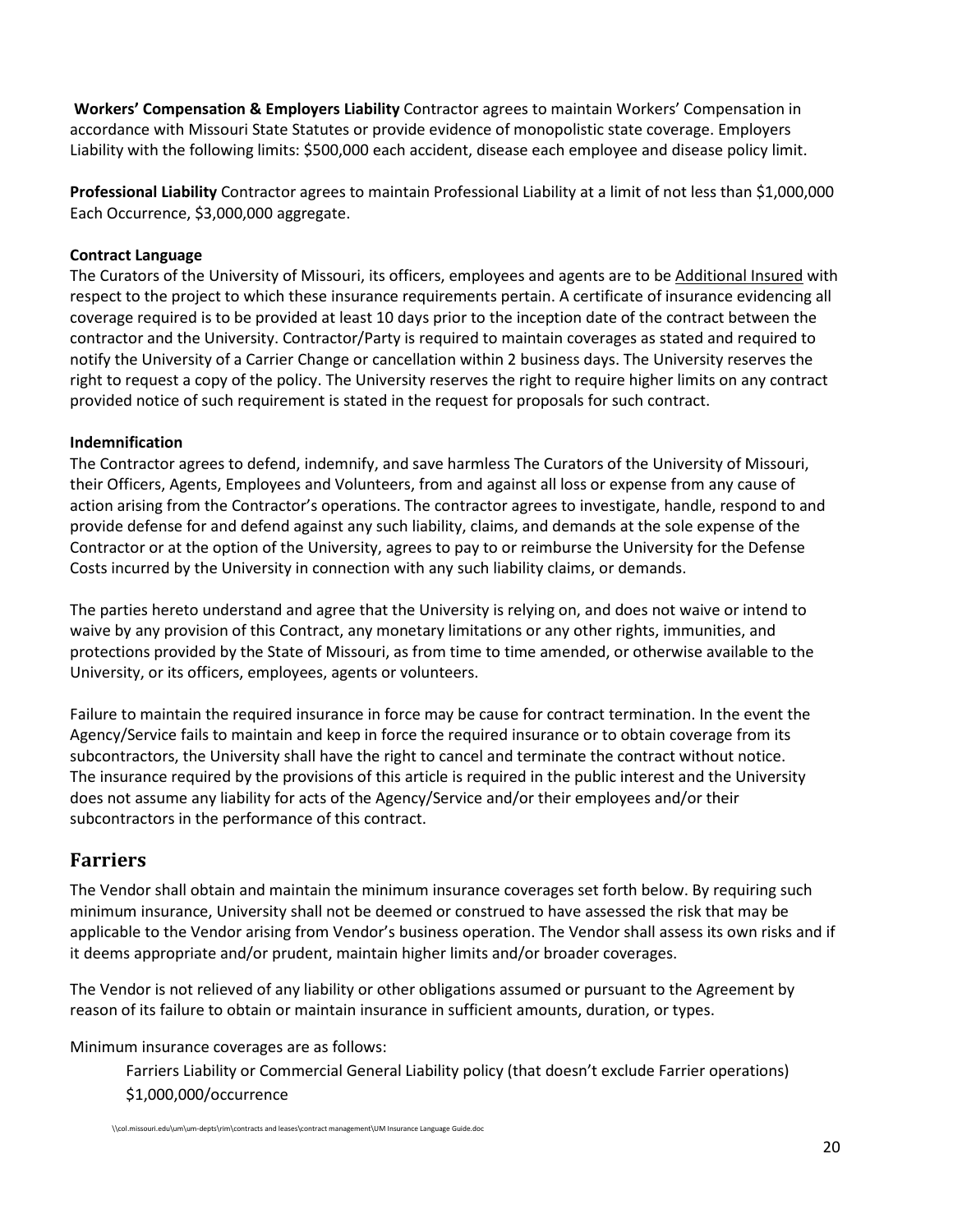The company must be at least A-, VIII rated by A.M. Best Company.

The Vendor may satisfy the minimum liability limits required for Commercial General Liability or Business Auto Liability under an Umbrella or Excess Liability policy. There is no minimum per occurrence limit of liability under the Umbrella or Excess Liability; however, the Annual Aggregate limit shall not be less than the highest "Each Occurrence" limit for either Commercial General Liability or Business Auto Liability. Contractor agrees to endorse the University as Additional Insured on the Umbrella or Excess Liability, unless the Certificate of Insurance state the Umbrella or Excess Liability provides coverage on a "Follow-Form" basis.

## <span id="page-20-0"></span>**Fireworks and Pyrotechnic Displays**

Refer to Risk Management for review depending on the nature of the display, but at a minimum for *low risk contracts only:* Contractor agrees to maintain, on a primary basis and at its sole expense, at all times during the life of any resulting contract the following insurance coverages, limits, including endorsements described herein. The requirements contained herein, as well as the University's review or acceptance of insurance maintained by Contractor is not intended to and shall not in any manner limit or qualify the liabilities or obligations assumed by Contractor under any resulting contract. Coverage to be provided as follows by a carrier with A.M. Best minimum rating of A- IX.

**Commercial General Liability** Special Effects Contractor shall provide commercial liability insurance in the amount of \$5,000,000 per occurrence and \$10,000,000 aggregate.

**Business Auto Liability** Contractor agrees to maintain Business Automobile Liability at a limit not less than \$5,000,000 Each Occurrence. Coverage shall include liability for Owned, Non-Owned & Hired automobiles. In the event Contractor does not own automobiles, Contractor agrees to maintain coverage for Hired & Non-Owned Auto Liability, which may be satisfied by way of endorsement to the Commercial General Liability policy or separate Business Auto Liability policy.

**Workers' Compensation & Employers Liability** Contractor agrees to maintain Workers' Compensation in accordance with Missouri State Statutes or provide evidence of monopolistic state coverage. Employers Liability with the following limits: \$500,000 each accident, disease each employee and disease policy limit.

The Vendor may satisfy the minimum liability limits required for Commercial General Liability or Business Auto Liability under an Umbrella or Excess Liability policy. There is no minimum per occurrence limit of liability under the Umbrella or Excess Liability; however, the Annual Aggregate limit shall not be less than the highest "Each Occurrence" limit for either Commercial General Liability or Business Auto Liability. Contractor agrees to endorse the University as Additional Insured on the Umbrella or Excess Liability, unless the Certificate of Insurance state the Umbrella or Excess Liability provides coverage on a "Follow-Form" basis.

## <span id="page-20-1"></span>**Food Trucks**

Vendors must follow all campus processes as well.

The Vendor shall obtain and maintain the minimum insurance coverages set forth below. By requiring such minimum insurance, University shall not be deemed or construed to have assessed the risk that may be applicable to the Vendor arising from Vendor's business operation. The Vendor shall assess its own risks and if it deems appropriate and/or prudent, maintain higher limits and/or broader coverages.

The Vendor is not relieved of any liability or other obligations assumed or pursuant to the Agreement by reason of its failure to obtain or maintain insurance in sufficient amounts, duration, or types.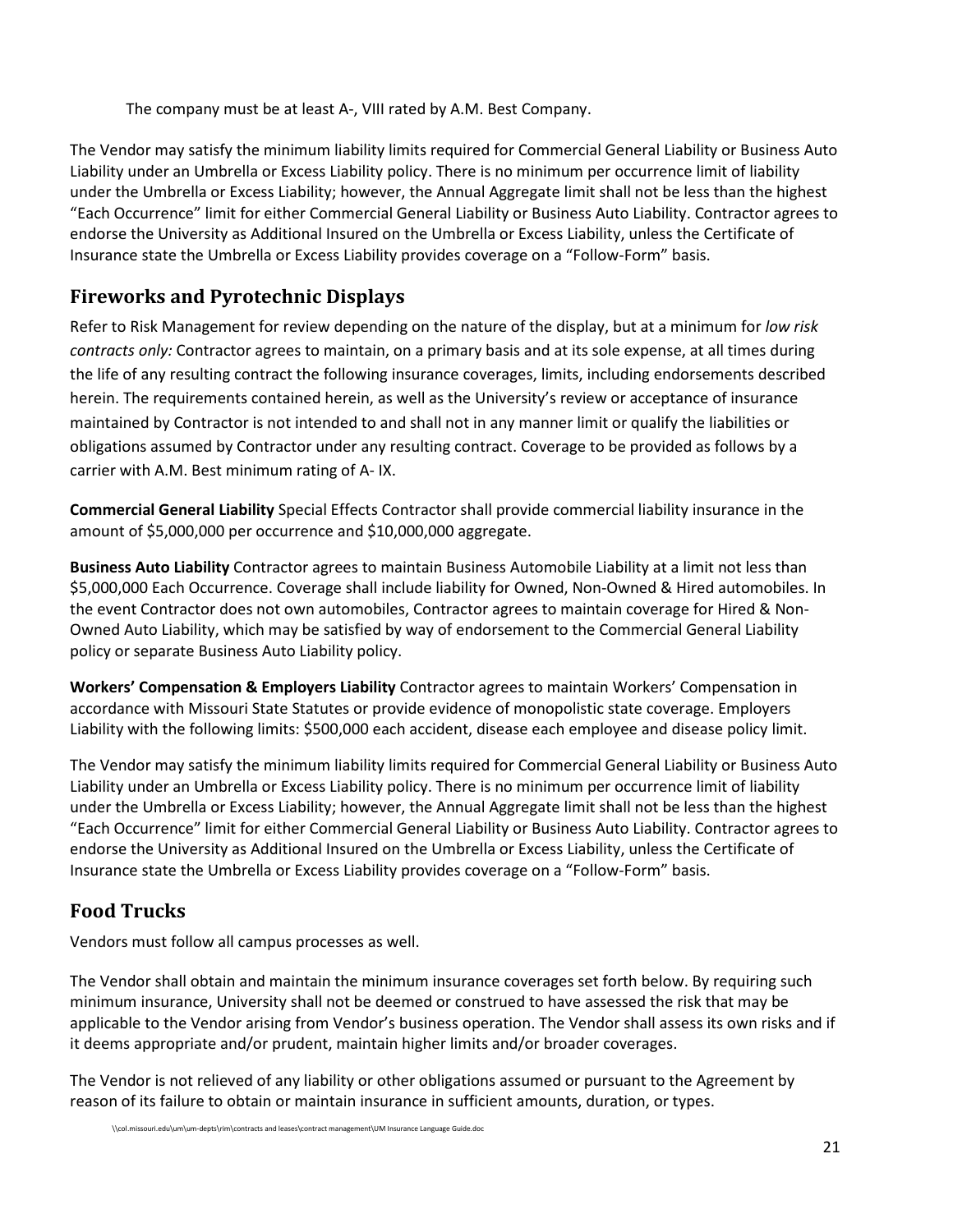Minimum insurance coverages are as follows:

- Commercial General Liability \$1,000,000/occurrence \$2,000,000/aggregate
- Automobile Liability \$1,000,000/occurrence
	-
- Workers' Compensation Statutory
- and Employer's Liability 100,000/\$500,000/\$100,000

The company must be at least A-, VIII rated by A.M. Best Company.

The Vendor may satisfy the minimum liability limits required for Commercial General Liability or Business Auto Liability under an Umbrella or Excess Liability policy. There is no minimum per occurrence limit of liability under the Umbrella or Excess Liability; however, the Annual Aggregate limit shall not be less than the highest "Each Occurrence" limit for either Commercial General Liability or Business Auto Liability. Contractor agrees to endorse the University as Additional Insured on the Umbrella or Excess Liability, unless the Certificate of Insurance state the Umbrella or Excess Liability provides coverage on a "Follow-Form" basis.

## <span id="page-21-0"></span>**Garage Keepers Liability**

(Example: auto body shop, towing service)

Contractor agrees to maintain, on a primary basis and at its sole expense, at all times during the life of any resulting contract the following insurance coverages, limits, including endorsements described herein. The requirements contained herein, as well as the University's review or acceptance of insurance maintained by Contractor is not intended to and shall not in any manner limit or qualify the liabilities or obligations assumed by Contractor under any resulting contract. Coverage to be provided as follows by a carrier with A.M. Best minimum rating of A- VIII.

The Contractor agrees to maintain Garage Keepers Liability with limits of \$500,000 for each comprehensive and collision limits and Garage Liability in place of Commercial General Liability with limits of \$1,000,000 per occurrence, \$3,000,000 aggregate.

The Vendor may satisfy the minimum liability limits required for Commercial General Liability or Business Auto Liability under an Umbrella or Excess Liability policy. There is no minimum per occurrence limit of liability under the Umbrella or Excess Liability; however, the Annual Aggregate limit shall not be less than the highest "Each Occurrence" limit for either Commercial General Liability or Business Auto Liability. Contractor agrees to endorse the University as Additional Insured on the Umbrella or Excess Liability, unless the Certificate of Insurance state the Umbrella or Excess Liability provides coverage on a "Follow-Form" basis.

## <span id="page-21-1"></span>**Hazardous Materials Activities**

Refer to Risk & Insurance Management for review, but at a minimum for low risk contracts only:

Contractor agrees to maintain, on a primary basis and at its sole expense, at all times during the life of any resulting contract the following insurance coverages, limits, including endorsements described herein. The requirements contained herein, as well as the University's review or acceptance of insurance maintained by Contractor is not intended to and shall not in any manner limit or qualify the liabilities or obligations assumed by Contractor under any resulting contract. Coverage to be provided as follows by a carrier with A.M. Best minimum rating of A- IX.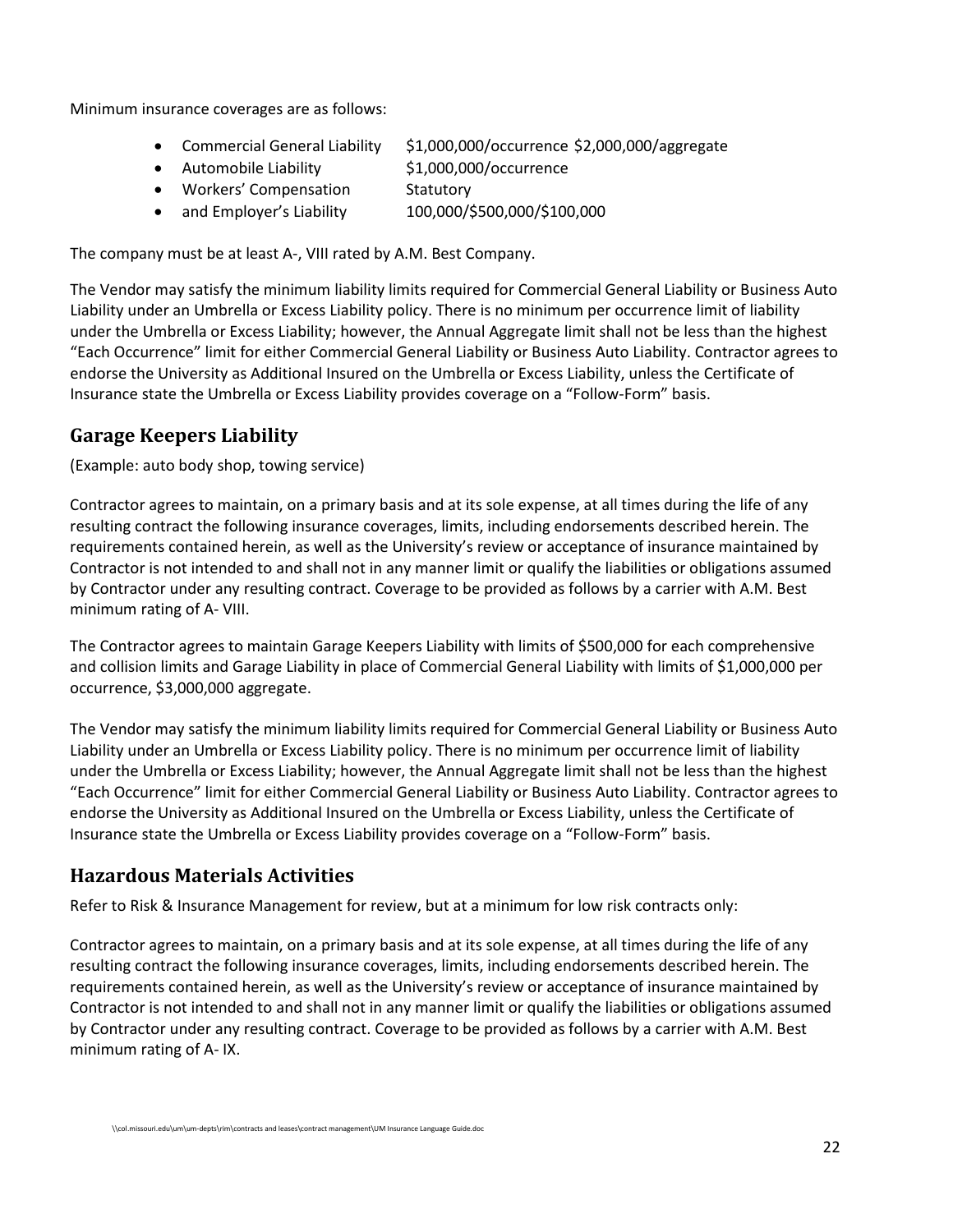**Commercial General Liability** Contractor agrees to maintain Commercial General Liability at a limit of not less than \$5,000,000 Each Occurrence, \$10,000,000 Annual Aggregate. Coverage shall not contain any endorsement(s) excluding nor limiting Product/Completed Operations, Contractual Liability or Cross Liability.

Contractor may satisfy the minimum liability limits required for Commercial General Liability or Business Auto Liability under an Umbrella or Excess Liability policy. There is no minimum per occurrence limit of liability under the Umbrella or Excess Liability; however, the Annual Aggregate limit shall not be less than the highest "Each Occurrence" limit for either Commercial General Liability or Business Auto Liability. Contractor agrees to endorse the University as an Additional Insured on the Umbrella or Excess Liability, unless the Certificate of Insurance state the Umbrella or Excess Liability provides coverage on a "Follow-Form" basis.

**Business Auto Liability** Contractor agrees to maintain Business Automobile Liability at a limit not less than \$1,000,000 Each Occurrence. Coverage shall include liability for Owned, Non-Owned & Hired automobiles. In the event Contractor does not own automobiles, Contractor agrees to maintain coverage for Hired & Non-Owned Auto Liability, which may be satisfied by way of endorsement to the Commercial General Liability policy or separate Business Auto Liability policy.

**Workers' Compensation & Employers Liability** Contractor agrees to maintain Workers' Compensation in accordance with Missouri State Statutes or provide evidence of monopolistic state coverage. Employers Liability with the following limits: \$500,000 each accident, disease each employee and disease policy limit.

**Pollution Liability Contractor** agrees to maintain Pollution Liability at a limit not less than \$10,000,000 Each Occurrence, \$10,000,000 Annual Aggregate.

#### **Contract Language**

The Curators of the University of Missouri, its officers, employees and agents are to be Additional Insured with respect to the project to which these insurance requirements pertain. A certificate of insurance evidencing all coverage required is to be provided at least 10 days prior to the inception date of the contract between the contractor and the University. Contractor/Party is required to maintain coverages as stated and required to notify the University of a Carrier Change or cancellation within 2 business days. The University reserves the right to request a copy of the policy. The University reserves the right to require higher limits on any contract provided notice of such requirement is stated in the request for proposals for such contract.

#### **Indemnification**

The Contractor agrees to defend, indemnify, and save harmless The Curators of the University of Missouri, their Officers, Agents, Employees and Volunteers, from and against all loss or expense from any cause of action arising from the Contractor's operations. The contractor agrees to investigate, handle, respond to and provide defense for and defend against any such liability, claims, and demands at the sole expense of the Contractor or at the option of the University, agrees to pay to or reimburse the University for the Defense Costs incurred by the University in connection with any such liability claims, or demands.

The parties hereto understand and agree that the University is relying on, and does not waive or intend to waive by any provision of this Contract, any monetary limitations or any other rights, immunities, and protections provided by the State of Missouri, as from time to time amended, or otherwise available to the University, or its officers, employees, agents or volunteers.

Failure to maintain the required insurance in force may be cause for contract termination. In the event the Agency/Service fails to maintain and keep in force the required insurance or to obtain coverage from its subcontractors, the University shall have the right to cancel and terminate the contract without notice.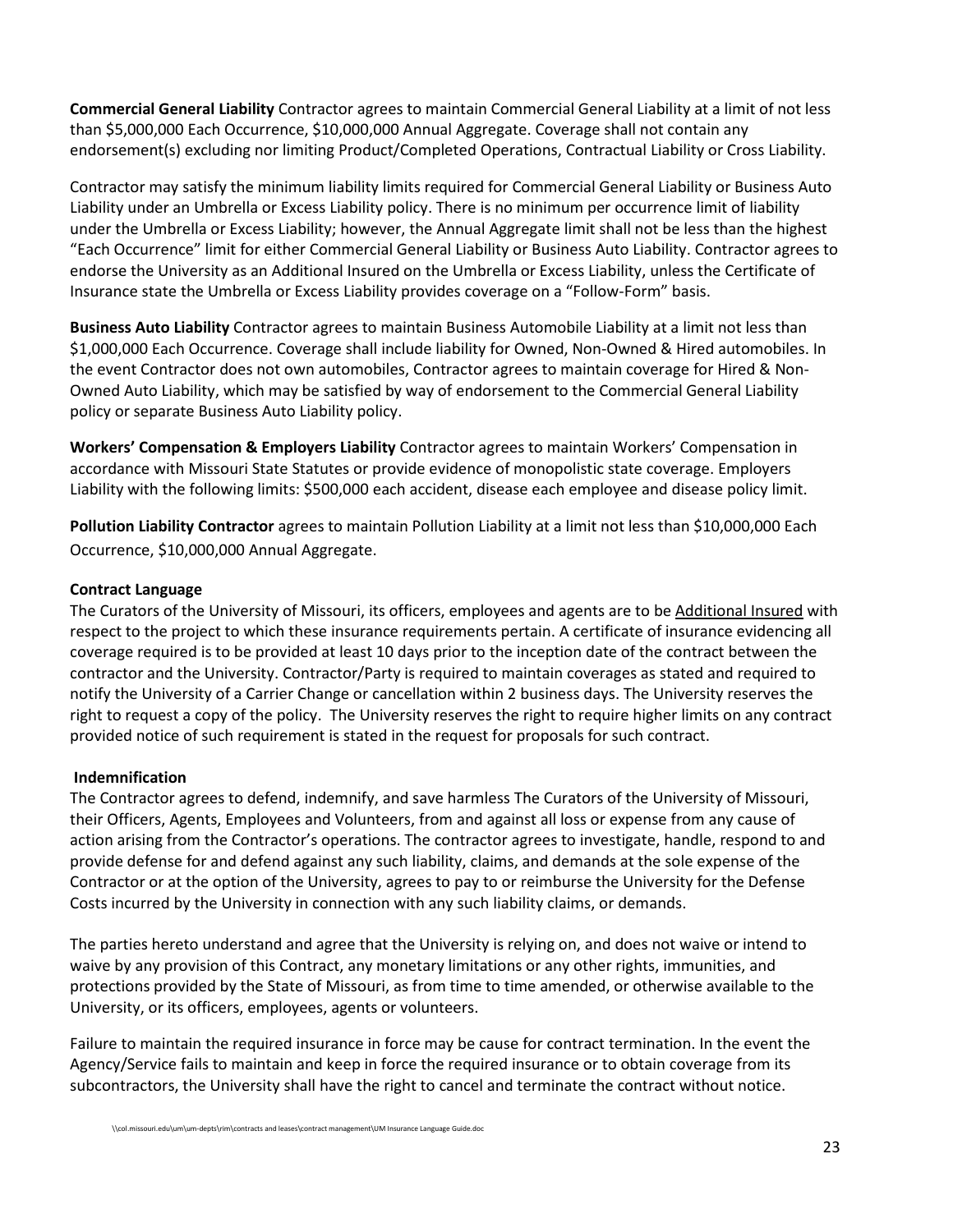The insurance required by the provisions of this article is required in the public interest and the University does not assume any liability for acts of the Agency/Service and/or their employees and/or their subcontractors in the performance of this contract.

## <span id="page-23-0"></span>**I.T. Services/Tech Transfer (Software)**

Refer to Risk & Insurance Management for review, but at a minimum for low risk contracts only:

Consultant agrees to maintain Data Breach coverage to cover claims arising out of the negligent acts, errors or omissions of Consultant, Sub consultant or anyone directly or indirectly employed by them. The coverage provided will not be less than \$1,000,000 per occurrence, \$3,000,000 aggregate.

(If capturing, transmitting or access to PII, PHI or PCI)

## <span id="page-23-1"></span>**Medical Services (Service Technicians and Sales Reps in operating rooms)**

**Commercial General Liability** Insurance, including but not limited to blanket contractual liability coverage, products and completed operations, premises-operations, and independent contractors coverage, for bodily injury including death, personal injury and property damage with limits of not less than \$1,000,000 per occurrence and \$3,000,000 aggregate with the Curators of the University of Missouri as additional insured.

**Auto Liability** (if driving on premises) at least \$1,000,000 CSL

**Data Breach and Errors & Omission coverage:** \$1,000,000 (If setting up hardware or running of software or in room with a patient)

**Professional liability** of \$2,000,000 per occurrence/ \$5,000,000 annual aggregate for scope of service of "recommending use" if not included in the product liability coverage above.

**Workers' Compensation** Insurance with statutory limits or a State Certificate of self-insurance; Employers' Liability not less than \$1,000,000

#### **Contract Language**

The Curators of the University of Missouri, its officers, employees and agents are to be Additional Insured with respect to the project to which these insurance requirements pertain. A certificate of insurance evidencing all coverage required is to be provided at least 10 days prior to the inception date of the contract between the contractor and the University. Contractor/Party is required to maintain coverages as stated and required to notify the University of a Carrier Change or cancellation within 2 business days. The University reserves the right to request a copy of the policy. The University reserves the right to require higher limits on any contract provided notice of such requirement is stated in the request for proposals for such contract.

#### **Indemnification**

The Contractor agrees to defend, indemnify, and save harmless The Curators of the University of Missouri, their Officers, Agents, Employees and Volunteers, from and against all loss or expense from any cause of action arising from the Contractor's operations. The contractor agrees to investigate, handle, respond to and provide defense for and defend against any such liability, claims, and demands at the sole expense of the Contractor or at the option of the University, agrees to pay to or reimburse the University for the Defense Costs incurred by the University in connection with any such liability claims, or demands.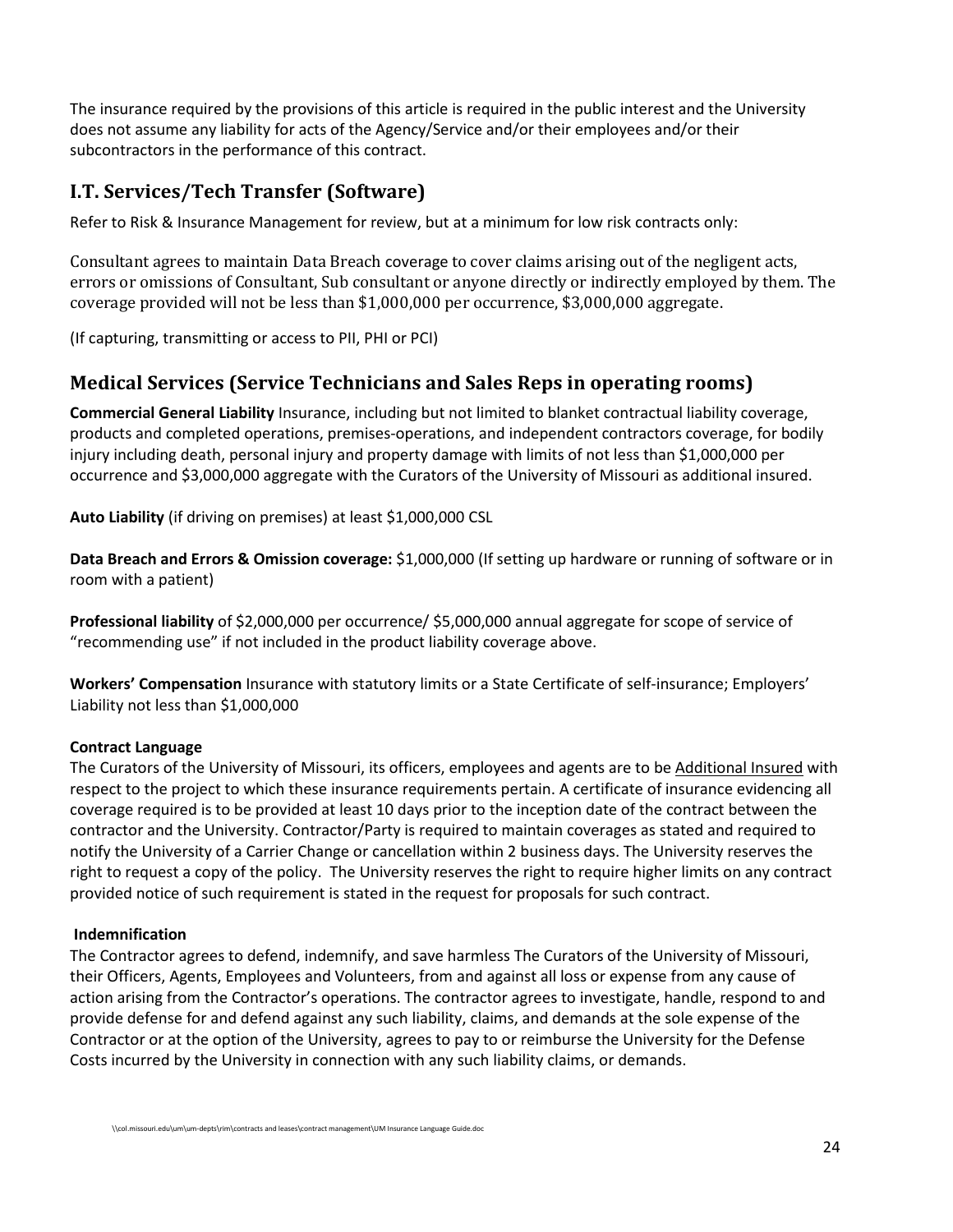The parties hereto understand and agree that the University is relying on, and does not waive or intend to waive by any provision of this Contract, any monetary limitations or any other rights, immunities, and protections provided by the State of Missouri, as from time to time amended, or otherwise available to the University, or its officers, employees, agents or volunteers.

Failure to maintain the required insurance in force may be cause for contract termination. In the event the Agency/Service fails to maintain and keep in force the required insurance or to obtain coverage from its subcontractors, the University shall have the right to cancel and terminate the contract without notice.

The insurance required by the provisions of this article is required in the public interest and the University does not assume any liability for acts of the Agency/Service and/or their employees and/or their subcontractors in the performance of this contract.

#### <span id="page-24-0"></span>**Pollution Liability**

Refer to Risk & Insurance Management for review

Provides coverage for a pollution or remediation at the entity's site. Also required for those who may transport, dispose or store (TD&D) our hazardous waste or be involved in remediation efforts on our site. Limits determined by contract review and discussion with RIM.

#### <span id="page-24-1"></span>**Professional Liability**

Provides professional errors and omissions liability for specific types of professions. Specific coverage is below; however, should be determined by Contract review and discussion with RIM. Consultant agrees to maintain Professional Liability to cover claims arising out of the negligent acts, errors or omissions of Consultant, Sub consultant or anyone directly or indirectly employed by them. The coverage provided will not be less than \$1,000,000 per occurrence, \$3,000,000 aggregate.

| Architect & Engineers                        | \$1Million /\$2Million |
|----------------------------------------------|------------------------|
| Medical/Psychologists Malpractice            | \$1Million /\$3Million |
| Lawyers' Legal Liability (Scheduled Clinics) | \$1Million/\$2Million  |
| Securities E&O                               | \$1Million/\$2Million  |
| Multi-Media Services                         | \$1Million/\$2Million  |
| Entertainment (for Film Production) Policy   | \$1Million/\$2Million  |
| Title Work                                   | \$1Million /\$3Million |

## <span id="page-24-2"></span>**UAS (Drones)**

Contractor agrees to maintain, on a primary basis and at its sole expense, at all times during the life of any resulting contract the following insurance coverages, limits, including endorsements described herein. The requirements contained herein, as well as the University's review or acceptance of insurance maintained by Contractor is not intended to and shall not in any manner limit or qualify the liabilities or obligations assumed by Contractor under any resulting contract. Coverage to be provided as follows by a carrier with A.M. Best minimum rating of A- VIII.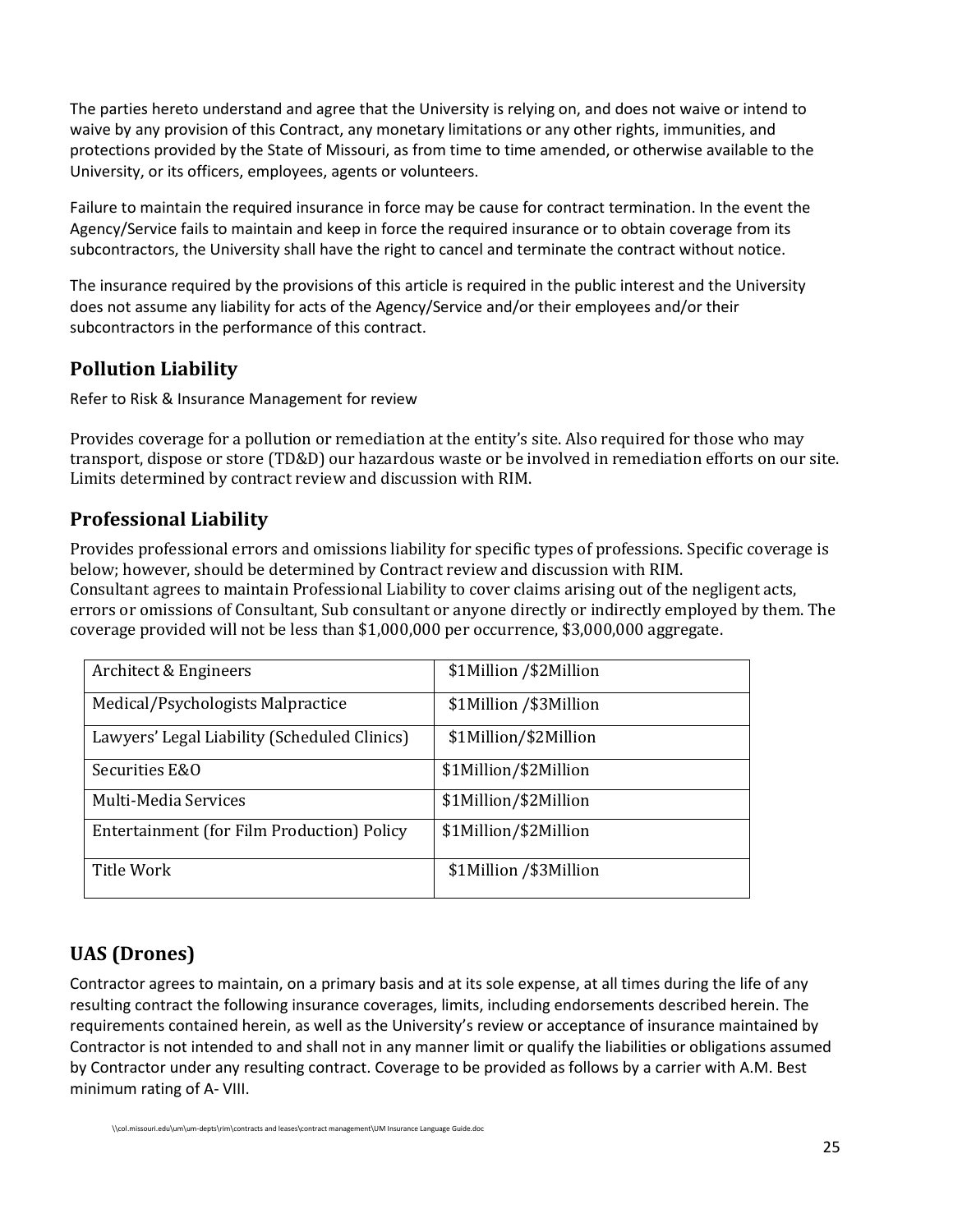**Liability** Contractor agrees to maintain Commercial General Liability (that does not exclude the use of UAS's) or Aviation Liability at a limit of not less than \$1,000,000 each occurrence. Coverage shall not contain any endorsement(s) excluding nor limiting use of UAS. The Curators of the University of Missouri are to be endorsed as additional insured.

#### **Indemnification**

The Contractor agrees to defend, indemnify, and save harmless The Curators of the University of Missouri, their Officers, Agents, Employees and Volunteers, from and against all loss or expense from any cause of action arising from the Contractor's operations. The contractor agrees to investigate, handle, respond to and provide defense for and defend against any such liability, claims, and demands at the sole expense of the Contractor or at the option of the University, agrees to pay to or reimburse the University for the Defense Costs incurred by the University in connection with any such liability claims, or demands.

The parties hereto understand and agree that the University is relying on, and does not waive or intend to waive by any provision of this Contract, any monetary limitations or any other rights, immunities, and protections provided by the State of Missouri, as from time to time amended, or otherwise available to the University, or its officers, employees, agents or volunteers.

Failure to maintain the required insurance in force may be cause for contract termination. In the event the Agency/Service fails to maintain and keep in force the required insurance or to obtain coverage from its subcontractors, the University shall have the right to cancel and terminate the contract without notice.

The insurance required by the provisions of this article is required in the public interest and the University does not assume any liability for acts of the Agency/Service and/or their employees and/or their subcontractors in the performance of this contract.

#### <span id="page-25-0"></span>**Valet Services**

**Garage Keepers and Garage Liability** The Contractor agrees to maintain Garage Keepers Liability with limits of \$500,000 for each comprehensive and collision limits and Garage Liability in place of Commercial General Liability with limits of \$1,000,000 per occurrence, \$3,000,000 aggregate.

**Workers' Compensation & Employers Liability** Contractor agrees to maintain Workers' Compensation in accordance with Missouri State Statutes or provide evidence of monopolistic state coverage. Employers Liability with the following limits: \$500,000 each accident, disease each employee and disease policy limit.

#### **Indemnification**

The Contractor agrees to defend, indemnify, and save harmless The Curators of the University of Missouri, their Officers, Agents, Employees and Volunteers, from and against all loss or expense from any cause of action arising from the Contractor's operations. The contractor agrees to investigate, handle, respond to and provide defense for and defend against any such liability, claims, and demands at the sole expense of the Contractor or at the option of the University, agrees to pay to or reimburse the University for the Defense Costs incurred by the University in connection with any such liability claims, or demands.

The parties hereto understand and agree that the University is relying on, and does not waive or intend to waive by any provision of this Contract, any monetary limitations or any other rights, immunities, and protections provided by the State of Missouri, as from time to time amended, or otherwise available to the University, or its officers, employees, agents or volunteers.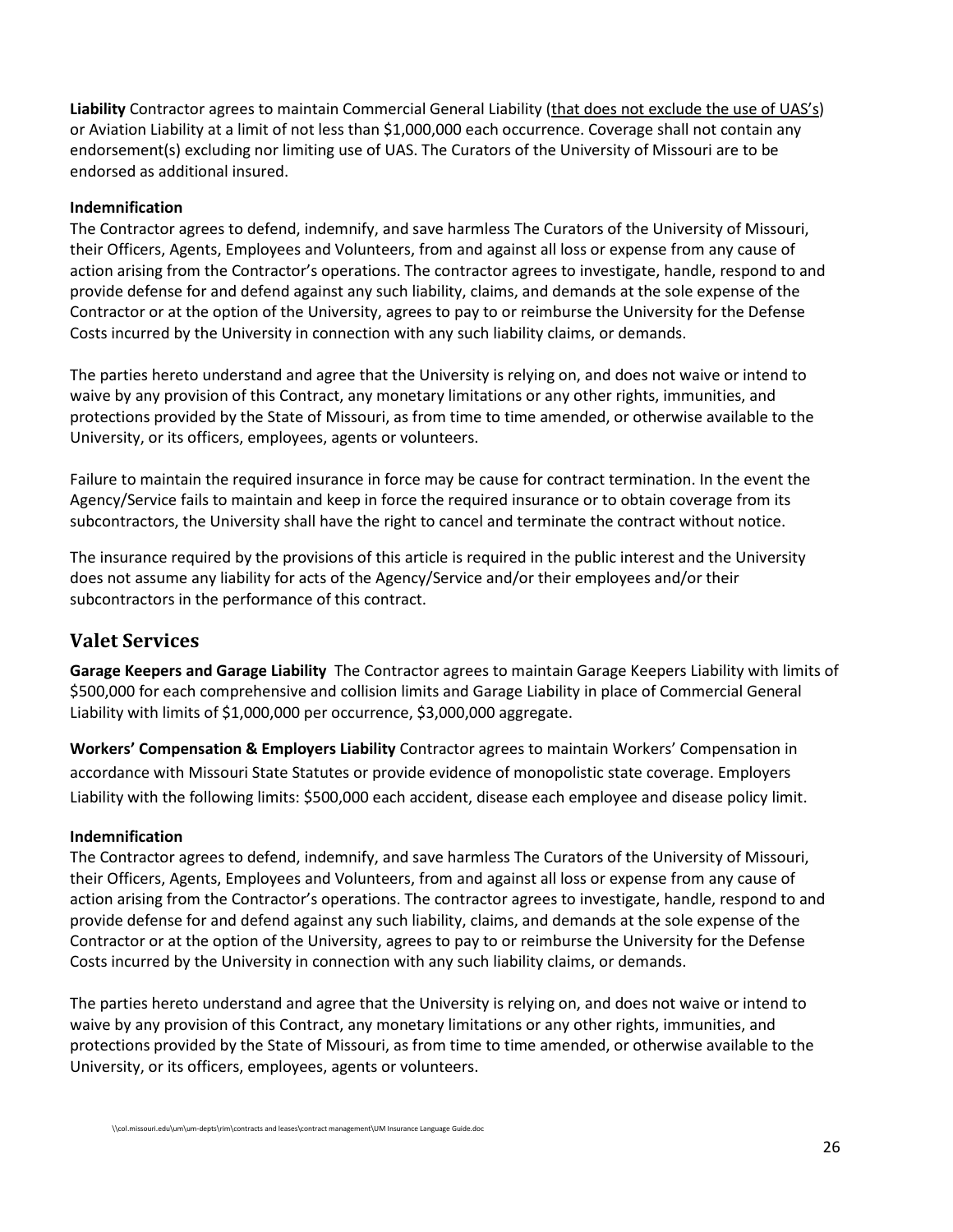Failure to maintain the required insurance in force may be cause for contract termination. In the event the Agency/Service fails to maintain and keep in force the required insurance or to obtain coverage from its subcontractors, the University shall have the right to cancel and terminate the contract without notice.

The insurance required by the provisions of this article is required in the public interest and the University does not assume any liability for acts of the Agency/Service and/or their employees and/or their subcontractors in the performance of this contract.

## <span id="page-26-0"></span>**Special Effects** See Fireworks

#### <span id="page-26-1"></span>**Standard Office Lease Language**

#### <span id="page-26-2"></span>**Lease TO others (Curators are the landlord)**

- **Commercial**
	- **Insurance**
	- (a) The Lessee shall maintain, during the term of this lease, Commercial General Liability insurance that covers the leased premises, "including, but not limited to, campus parking facilities, sidewalks, ramps and stairs, which provide access to the leased facility." The Commercial General Liability policy with limits of \$1,000,000 minimum per occurrence and \$3,000,000 general aggregate shall include contractual liability, personal injury liability, and property damage to rented or leased property.
	- (b) The Curators of the University of Missouri shall be named as "Additional Insured." A copy of the additional insured endorsement that applies to this contract should accompany the certificate of insurance sent to the University.
	- (c) In the event that the Lessee fails to maintain and keep in force the insurance, the Lessor shall have the right to cancel and terminate the established contract forthwith and without notice. The Lessee shall advise each insuring agency to automatically renew all policies and coverage in force at the start of, and resulting from, this contract until notified coverage requirements are revised. Certificates of insurance indicating the required minimum coverages as outlined above should be provided the landlord prior to commencement date.
	- (d) The Lessee shall defend, indemnify, and hold harmless The Curators of the University of Missouri, its governing board, employees and agents against any and all liability, claims, costs of whatsoever kind and nature for injury to or death of any person or persons and for loss or damage to any property (Lessor or otherwise) occurring in connection with or in any way incident to or arising out of this occupancy, use, service, or operations, in connection with this contract, resulting in whole or part from the negligent acts or omissions of Lessee, employee, agent or representative of Lessee. Lessee will agree to follow proper methods of disposal of any chemical or pollutant used and will indemnify The Curators of the University of Missouri from any liability from the failure to do so. The lessor shall not be required to maintain insurance against theft within the Leased Premises or the Building.
		- (e) Policies of insurance that Lessee is required to maintain shall be issued

<sup>\\</sup>col.missouri.edu\um\um-depts\rim\contracts and leases\contract management\UM Insurance Language Guide.doc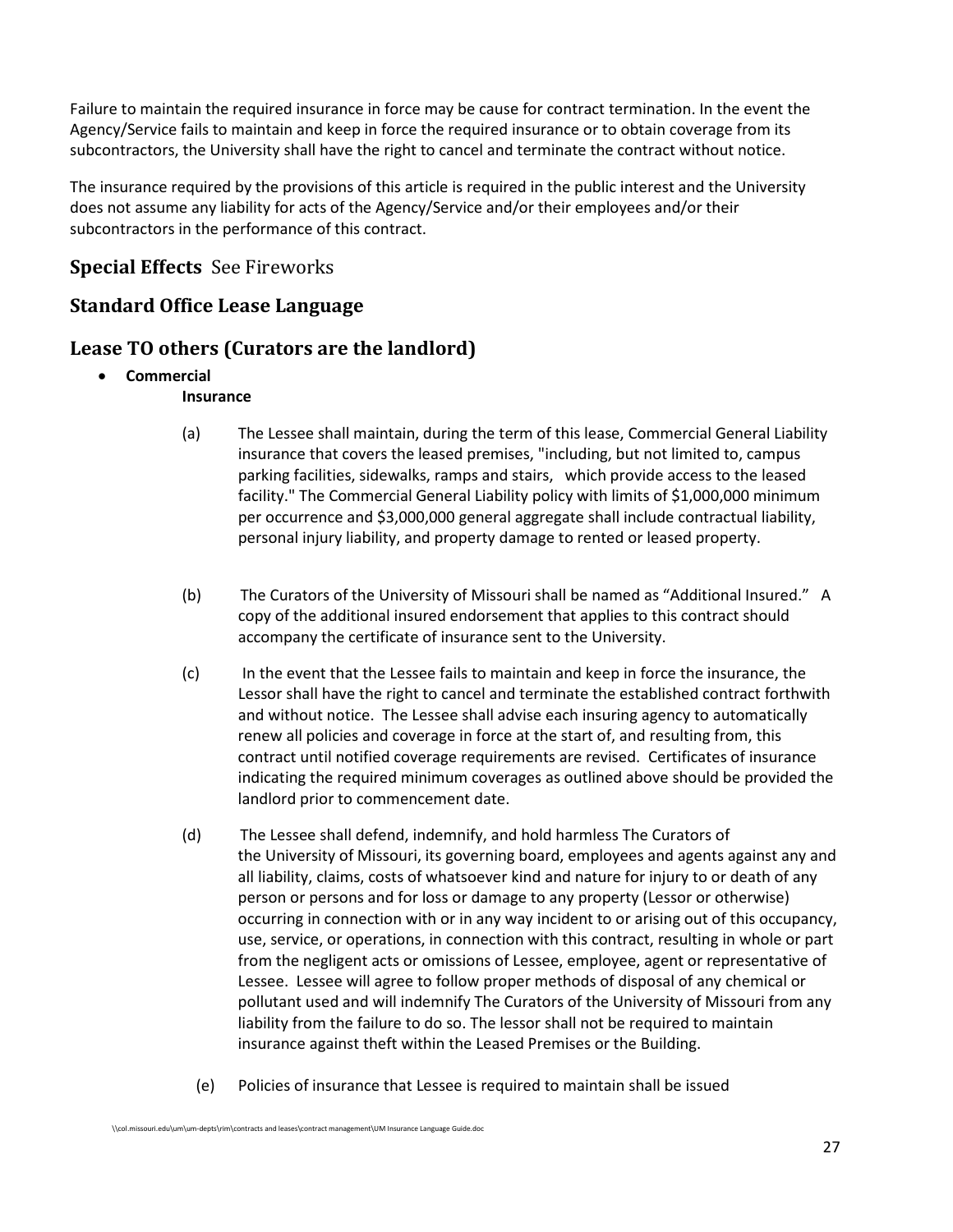by solvent and reputable insurance companies (minimum A. M. Best Rating A-, VIII) and in such form as are acceptable to Lessor. Lessee is required to maintain coverages as stated and required to notify the University of a Carrier Change or cancellation within 2 business days of cancellation. The University reserves the right to request a copy of the policy.

#### <span id="page-27-0"></span>**Lease FROM Others (Curators are the tenant)**

#### **Insurance**

- (a) The Lessee shall maintain, during the term of this lease, Commercial General Liability self-funded program that covers the leased premises. The Commercial General Liability self-funded program shall have limits of \$1,000,000 minimum per occurrence and \$3,000,000 general aggregate, shall include contractual liability, personal injury liability, and property damage to rented or leased property.
- (b) Lessee is required to maintain coverages or self-funded program as stated and required to notify the Landlord of a carrier change.

#### <span id="page-27-1"></span>**Standard Residential Lease (Curators are Lessor/Landlord)**

Lessee shall bear and assume the risk of any loss with regard to all personal property of Lessee or guests which is kept or maintained on the Leased Premises. Lessee is advised that the Lessor does not purchase property insurance covering the loss of or damage to Lessee's personal property, the Lessor assumes no responsibility for the payment of any such loss, and that Lessee is required to carry renters insurance throughout the term.

The Lessee agrees to reimburse University for all damage to the structure in which the Lessee is housed and all damage to, or loss of, any fixtures, furnishings, or property furnished under this contract caused by the act or negligence of the Lessee. Lessee agrees to reimburse University for damage to common areas of the facility when individual causing the damage cannot be identified.

Lessor will maintain its own special perils coverage on the leased premises.

#### <span id="page-27-2"></span>**Contract Language for The Curators of the University of Missouri**

#### **General Insurance provided by the University**

The Curators of the University of Missouri has a self-funded program for its auto and general liability losses. The self-funded program is used to provide coverage for exposures and claims arising from the negligence of the University, its officers, agents and employees.

The auto and general liability program has a limit of \$1,000,000 per occurrence and \$3,000,000 annual aggregate. Reserves for the program are determined annually through actuarial study. The program is "occurrence" based, versus "claims-made".

The Curators of the University of Missouri are an approved Missouri self-insurer for Workers' Compensation coverage. All employees, including some student employees, part-time employees and some volunteers are covered by Workers' Compensation. A specific fund is maintained, based on actuarial determination, to cover obligations arising from the Workers' Compensation Exposure.

The University is required to maintain coverages as stated and notify the Party of a carrier change.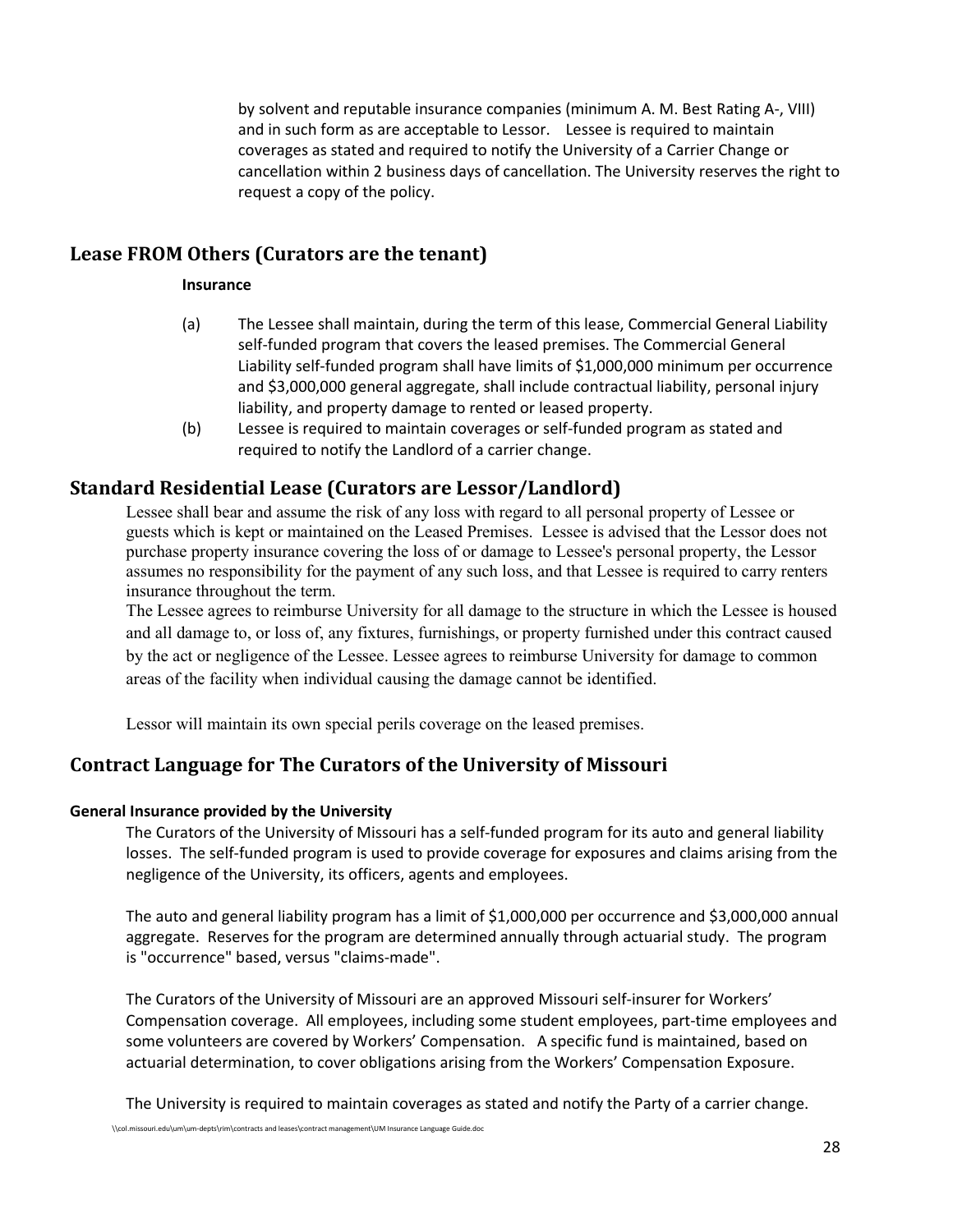For any other insurance requirements of the University or situation not addressed in this guide, please contact Risk & Insurance Management to discuss.